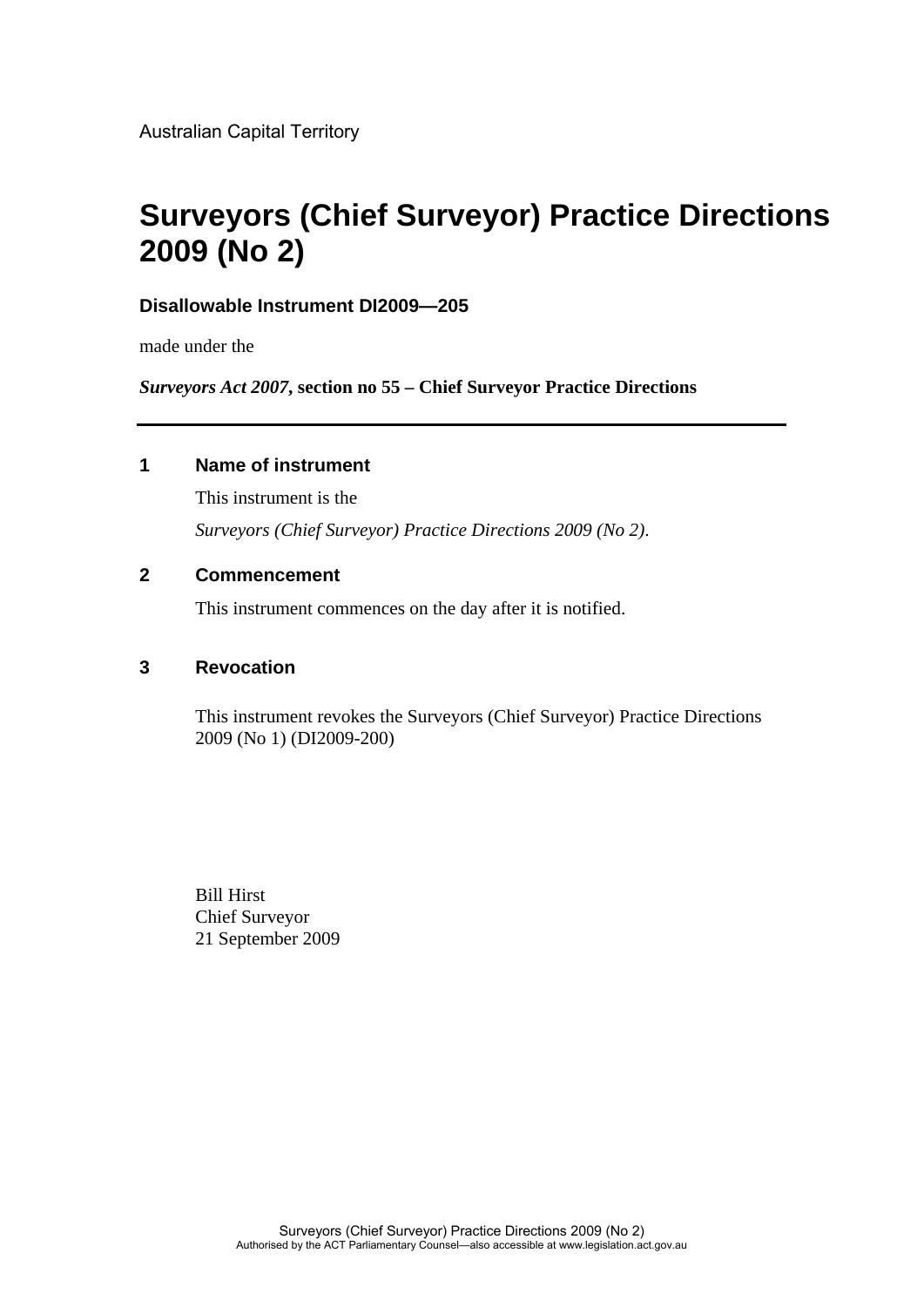# **Contents**

|                          | Preliminary - Name, commencement, application, mining definitions,<br>Definitions (Directions 1-5)                                                                                                                                                                                                                                     | <b>Title</b><br>Page                                      |
|--------------------------|----------------------------------------------------------------------------------------------------------------------------------------------------------------------------------------------------------------------------------------------------------------------------------------------------------------------------------------|-----------------------------------------------------------|
| <b>Division 1</b>        | - General Duties of a Surveyor (Directions 6-14)                                                                                                                                                                                                                                                                                       | 5                                                         |
| <b>Division 2</b>        | - Adoption of datum lines and bench marks<br>(Directions 15-16)                                                                                                                                                                                                                                                                        | $\overline{7}$                                            |
|                          | <b>Division 3</b> - Measurement and Calculations (Directions 17-32)<br>Use of Equipment (Directions 17-20)<br>Subdivision A<br>Partial Surveys and Easements (Directions 21-22)<br>Subdivision B<br>Re-determination of Boundaries (Directions 23-28)<br>Subdivision C<br>Calculation and Accuracy (Directions 29-32)<br>Subdivision D | $\overline{\mathbf{7}}$<br>$\overline{7}$<br>8<br>9<br>10 |
| <b>Division 4</b>        | - Survey Marks and Monuments (Directions 33-44)<br>Subdivision A Description of Marks (Directions 33-35)<br>Subdivision B<br>Marking of Surveys (Directions 36-44)<br>Urban (Directions 36-38)<br>Rural (Directions 39-41)<br>Urban and Rural (Directions 42-44)                                                                       | 12<br>12<br>14<br>14<br>15<br>17                          |
| <b>Division 5</b>        | - Boundaries formed by tidal and non-tidal waters and<br>other natural features (Directions 33-44)                                                                                                                                                                                                                                     | 18                                                        |
| <b>Division 6</b>        | - Field Notes (Directions 50-54)                                                                                                                                                                                                                                                                                                       | 20                                                        |
| <b>Division 7</b>        | - Survey Plans (Directions 55-59)                                                                                                                                                                                                                                                                                                      | 22                                                        |
| <b>Division 8</b>        | - Stratum Title (Direction 60)                                                                                                                                                                                                                                                                                                         | 23                                                        |
| <b>Division 9</b>        | - Unit Title (Direction 61)                                                                                                                                                                                                                                                                                                            | 24                                                        |
| <b>Schedule 1: Forms</b> |                                                                                                                                                                                                                                                                                                                                        | 25                                                        |
|                          | Schedule 2: Comparisons between Directions 2008 and 2009                                                                                                                                                                                                                                                                               | 26                                                        |
|                          | <b>Schedule 3: Definition of ACT Survey Grid Coordinates</b>                                                                                                                                                                                                                                                                           | 27                                                        |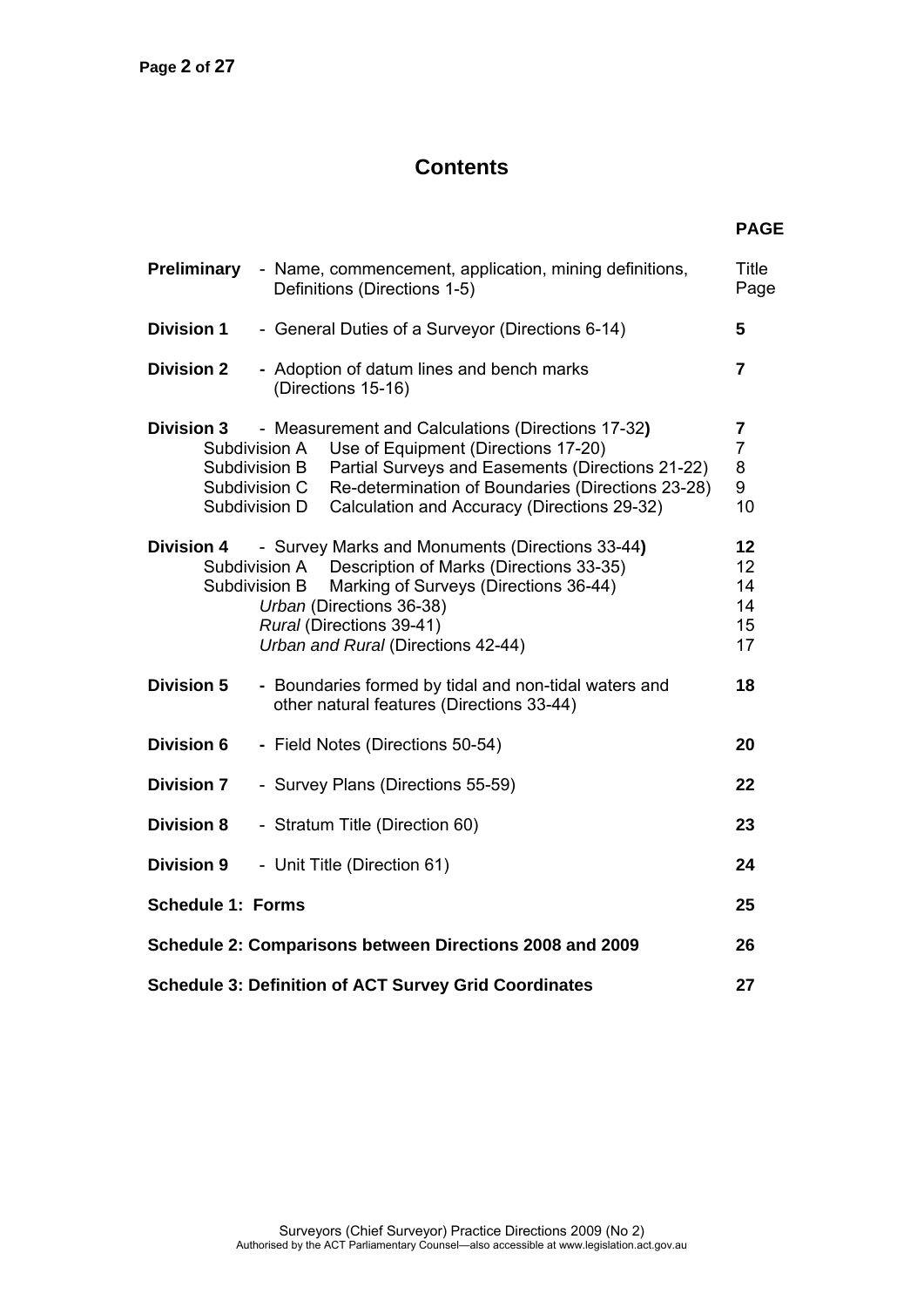# **Preliminary Continued**

| Mining surveys     | 4. | Not used                                                                                                                                                                                                                                                                                                                       |
|--------------------|----|--------------------------------------------------------------------------------------------------------------------------------------------------------------------------------------------------------------------------------------------------------------------------------------------------------------------------------|
| <b>Definitions</b> | 5. | In these directions, unless the contrary intention appears:                                                                                                                                                                                                                                                                    |
|                    |    | <b>ACT Standard Grid Coordinates:</b><br>See Schedule 3                                                                                                                                                                                                                                                                        |
|                    |    | 'AHD' means Australian Height Datum as defined in the<br>National Mapping Council (now ANZLIC) Special<br>Publication 10 (NMC SP10) published in May 1971.                                                                                                                                                                     |
|                    |    | 'Appropriate accuracy' means such accuracy as is<br>reasonably possible of attainment in any particular survey.                                                                                                                                                                                                                |
|                    |    | 'Chief Surveyor' means the person occupying the position of<br>Chief Surveyor of the Australian Capital Territory.                                                                                                                                                                                                             |
|                    |    | 'Control Survey' means a high accuracy geodetic survey or<br>a breakdown of a high accuracy geodetic survey<br>established for the purpose of setting out any other survey<br>or to which any existing survey can be related, shown on a<br>plan signed by a registered surveyor and available from a<br>government authority. |
|                    |    | 'Control Mark' means a survey mark of a durable nature<br>established and maintained as part of a horizontal or vertical<br>control survey network.                                                                                                                                                                            |
|                    |    | 'Co-ordinated Reference Mark' or 'CRM' means a reference<br>mark, registered by a government authority, which has been<br>or will be connected to a control survey such that co-<br>ordinates derived from that control survey have been or will<br>be attributed to the mark.                                                 |
|                    |    | 'Established Survey Control Mark' means a survey mark<br>that has a horizontal positional accuracy equal to or better<br>than Class C as defined in SP1.                                                                                                                                                                       |
|                    |    | 'GNSS' means Global Navigation Satellite System<br>(including GPS)                                                                                                                                                                                                                                                             |
|                    |    | 'GPS' means Global Positioning System.                                                                                                                                                                                                                                                                                         |
|                    |    | 'Guidelines' means guidelines for surveyors authorised by<br>the Chief Surveyor, or his predecessors, and available via:<br>http://www.actpla.act.gov.au/tools_resources/maps_land_su<br>rvey/surveying data/surveyors information                                                                                             |
|                    |    | 'Identification Survey' means a survey of a previously                                                                                                                                                                                                                                                                         |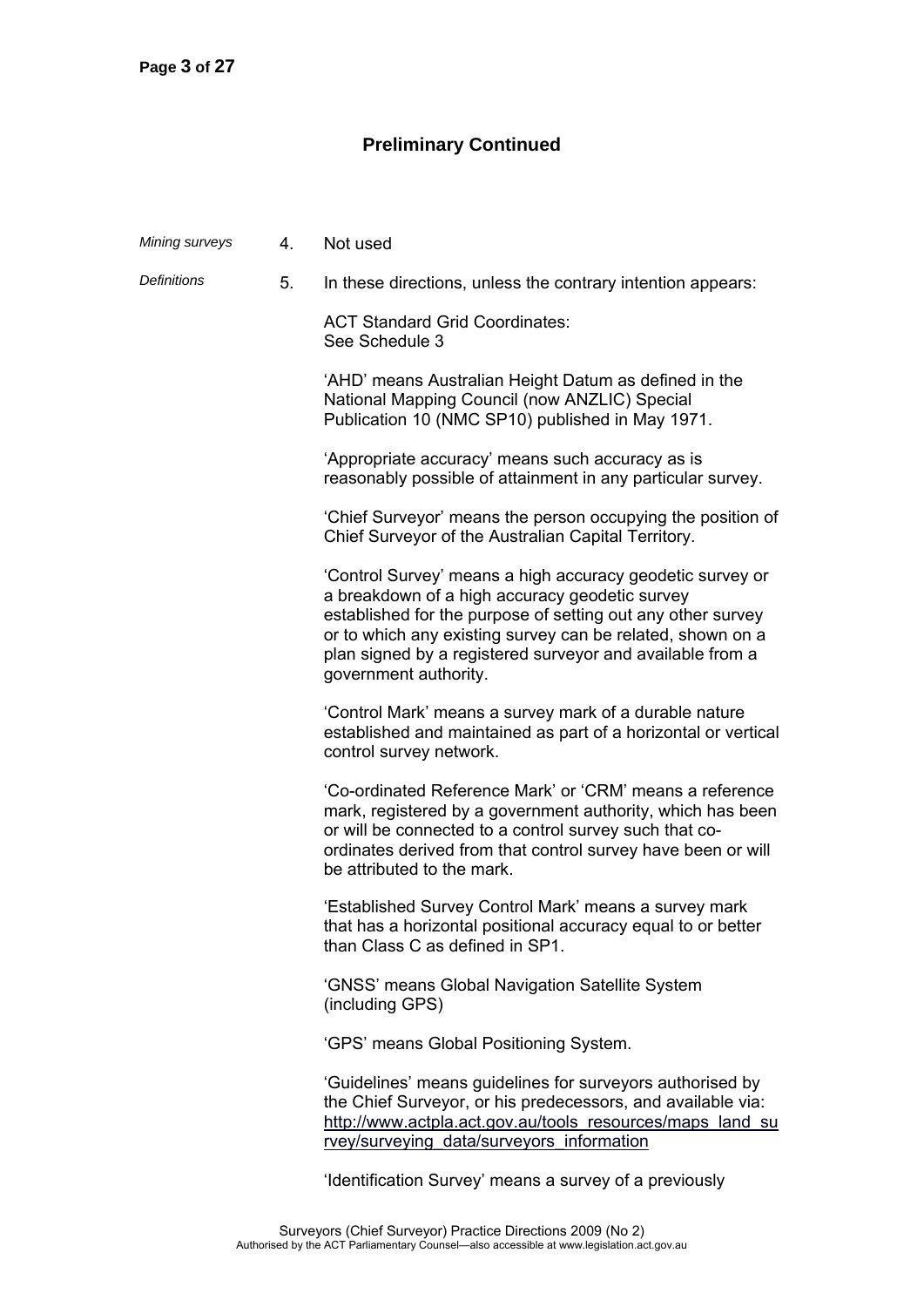measured parcel of land made for the purpose of reidentification of the boundaries of that land and of their location in relation to relevant improvements and interests. An identification survey cannot be used to create new boundaries.

 'Monument' means a natural or artificial object or point thereon which is used for the purpose of locating or relocating a boundary or point thereon.

 'Mean High Water Mark' means the line of mean high tide between the ordinary high-water spring and ordinary highwater neap tides.

 'Plan' means any drawing or record, signed by a registered surveyor, of either a partial or complete survey of land.

 'Reference Mark' means a survey mark of a durable nature placed or situated near and connected by measurement to a corner, angle or tangent point of any survey.

 'Rural Survey' means a survey, as defined by the Act, other than an urban survey, of land within the Territory.

 'SP1' means the publication titled *Standards and Practices for Control Surveys (SP1)* as amended from time to time, published by the Inter-Governmental Committee on Surveying and Mapping.

 'Stratum' means any parcel of land consisting of a space of any shape below, on or above the surface of the land or partly below and partly above the surface of the land, all dimensions of which are limited.

 "Survey/Land Survey" means any activity carried out by a registered surveyor which results in a plan required in connection with any disposition of, or interest in, land under any Act.

 'Survey Mark' means any mark placed in accordance with these Directions or shown on a plan of a survey.

'The Act' means the Surveyors Act 2007.

 'Urban Survey' means a survey, as defined by the Act, of land within the Territory for urban development, as defined by the Planning and Development Act 2007.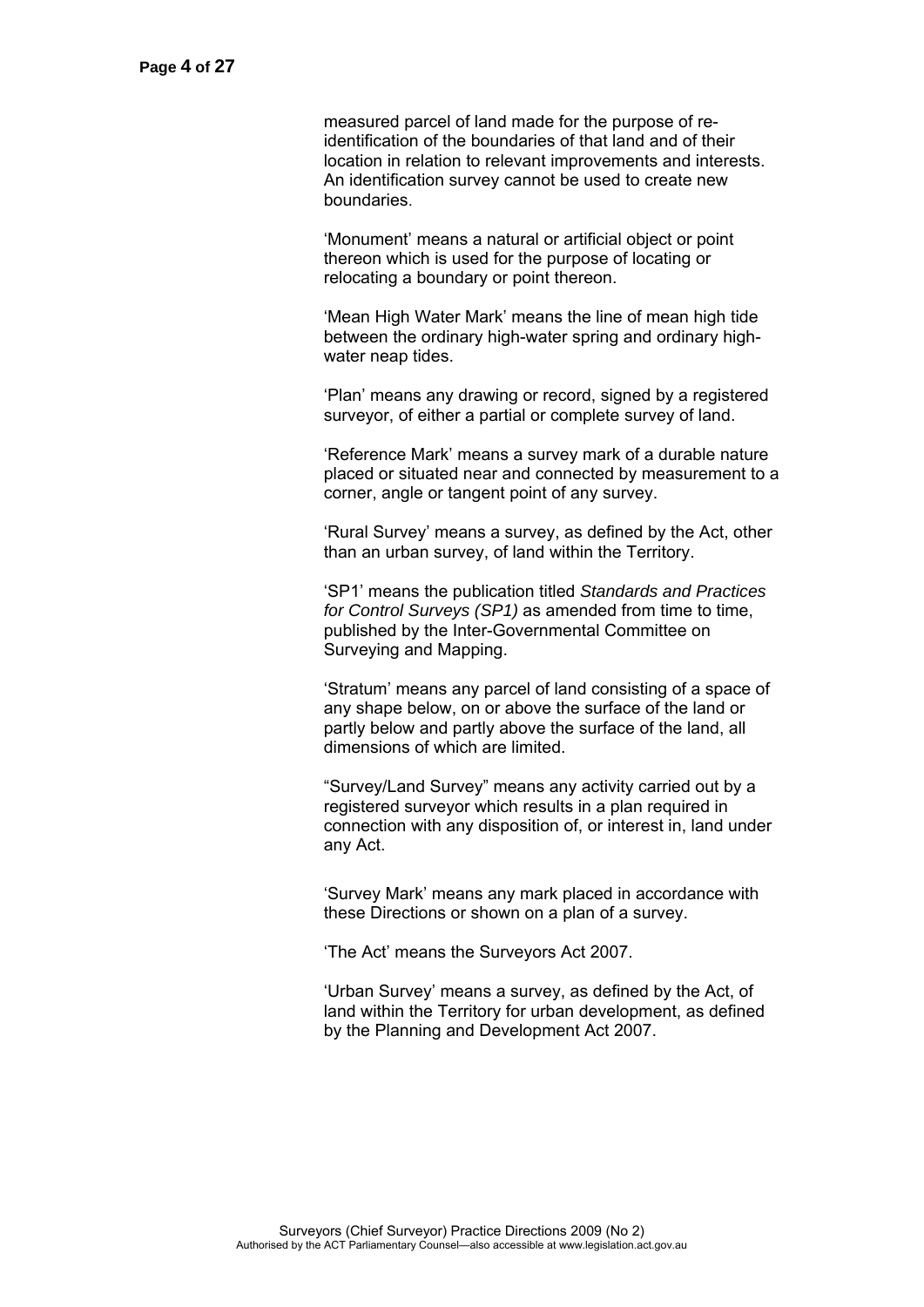| General provisions<br>for undertaking a<br>survey | 6.  | When undertaking a survey in accordance with these<br>Directions the surveyor shall:                                                                                                                                                                                                                                                               |
|---------------------------------------------------|-----|----------------------------------------------------------------------------------------------------------------------------------------------------------------------------------------------------------------------------------------------------------------------------------------------------------------------------------------------------|
|                                                   |     | during the course of the survey locate or relocate<br>$(a)$ (i)<br>with appropriate accuracy the boundaries of the<br>land surveyed;                                                                                                                                                                                                               |
|                                                   |     | place or if required replace such survey marks as<br>(ii)<br>are required by that survey considering the purpose<br>of the survey;                                                                                                                                                                                                                 |
|                                                   |     | (iii) determine with appropriate accuracy the position of<br>all monuments relevant to the survey; and                                                                                                                                                                                                                                             |
|                                                   |     | (iv) in the absence of adjacent surface reference marks,<br>determine with appropriate accuracy connections to<br>kerbs as laid:                                                                                                                                                                                                                   |
|                                                   |     | (b) make complete field notes of the survey in accordance<br>with Division 6 of these Directions; and                                                                                                                                                                                                                                              |
|                                                   |     | (c) if so required prepare a plan of the land surveyed and if<br>necessary a report on the survey.                                                                                                                                                                                                                                                 |
| Power of entry                                    | 7.  | A written notice of intention to enter upon land given under<br>section 45 of the Act shall be in or to the effect of Form 1 in<br>Schedule 1 to these Directions.                                                                                                                                                                                 |
| Survey search<br>information                      | 8.  | A surveyor shall procure all information necessary to locate<br>or relocate the boundaries of any land surveyed.                                                                                                                                                                                                                                   |
| Requisition                                       | 9.  | (1) A surveyor must promptly answer, and comply with, any<br>requisitions from the Chief Surveyor or Registrar<br>General.                                                                                                                                                                                                                         |
|                                                   |     | (2) After certification of the plan by the Chief Surveyor<br>amendments shall be made by striking through the<br>erroneous information and inserting the correct<br>information.                                                                                                                                                                   |
|                                                   |     | (3) Amendments and additional information added to a plan<br>shall be initialled and dated by the surveyor.                                                                                                                                                                                                                                        |
| Surveys of lesser<br>accuracy                     | 10. | (1) A surveyor may make a survey for a purpose not<br>requiring strict accuracy under arrangement made<br>between the surveyor and the surveyor's client and in<br>such a manner and with such marking as may be agreed<br>upon between them. A sketch made in accordance with<br>this Direction shall show monuments as approximately<br>located. |

# **Division I – General Duties of a Surveyor**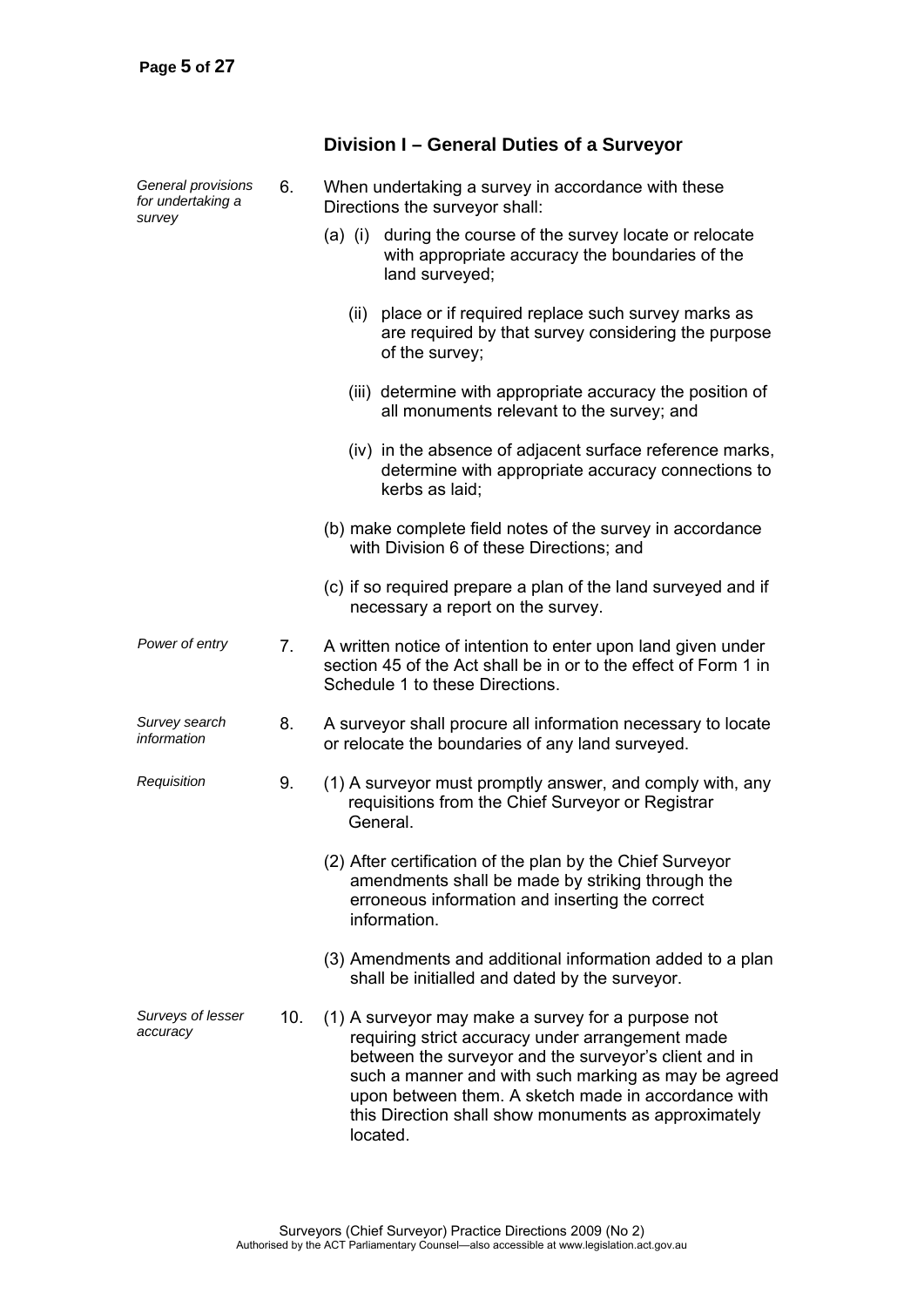|                                                   |     | (2) Where a survey is made in accordance with this<br>Direction the surveyor shall endorse on the sketch a<br>certificate in or to the effect of Form 2 in Schedule 1 to<br>these Directions.                                                                                                                             |
|---------------------------------------------------|-----|---------------------------------------------------------------------------------------------------------------------------------------------------------------------------------------------------------------------------------------------------------------------------------------------------------------------------|
|                                                   |     | (3) Where a survey is made in accordance with this<br>Direction no other provision of these Directions shall<br>apply in respect thereof.                                                                                                                                                                                 |
| <i><u><b>Identification</b></u></i><br>surveys or | 11. | (1) A surveyor may make:                                                                                                                                                                                                                                                                                                  |
| re-marking                                        |     | (a) an Identification Survey in such a manner as may be<br>required by the nature of such survey; and                                                                                                                                                                                                                     |
|                                                   |     | (b) a survey requiring the remarking of a previously<br>surveyed parcel of land in such a manner and with<br>such marks in such positions as may be specially<br>required by the client, but such survey shall not<br>include a survey required in connection with any<br>disposition of land or of any interest in land. |
|                                                   |     | (2) Where such a survey is made in accordance with this<br>Direction, the provision of Directions $6$ (a)(i), (ii), (iii), (b),<br>8, 12, 14, 17, and 52 to 59 both inclusive (but no other<br>provision of these Directions) shall apply in respect<br>thereof.                                                          |
|                                                   |     | (3) Surveys made in accordance with this Direction are not<br>surveys of lesser accuracy as described in Direction 10.                                                                                                                                                                                                    |
| Lodging of plans                                  | 12. | (1) Plans or sketches prepared in association with surveys<br>made under Directions 10 and 11 may be lodged with<br>the Chief Surveyor who shall keep a register of all such<br>plans.                                                                                                                                    |
|                                                   |     | (2) Notwithstanding section (1) above, plans of Identification<br>Surveys required under the provisions of Section 43 (2)<br>Building Act 2004 approval purposes must be lodged<br>with the Chief Surveyor.                                                                                                               |
| Requirements for<br>supervision                   | 13. | No requirements of these Directions shall be construed as<br>to allow any survey to be made by other than a registered<br>surveyor or without the supervision of a registered surveyor.                                                                                                                                   |
| Nature of<br>supervision                          | 14. | The nature and extent of supervision to be exercised by a<br>surveyor over a survey made under the supervision of the<br>surveyor shall be as follows:                                                                                                                                                                    |
|                                                   |     | The Surveyor shall attend personally on the ground during<br>the making of the survey, and exercise such immediate<br>oversight and direction of the work, as will ensure that the<br>survey is carried out in accordance with these Directions.                                                                          |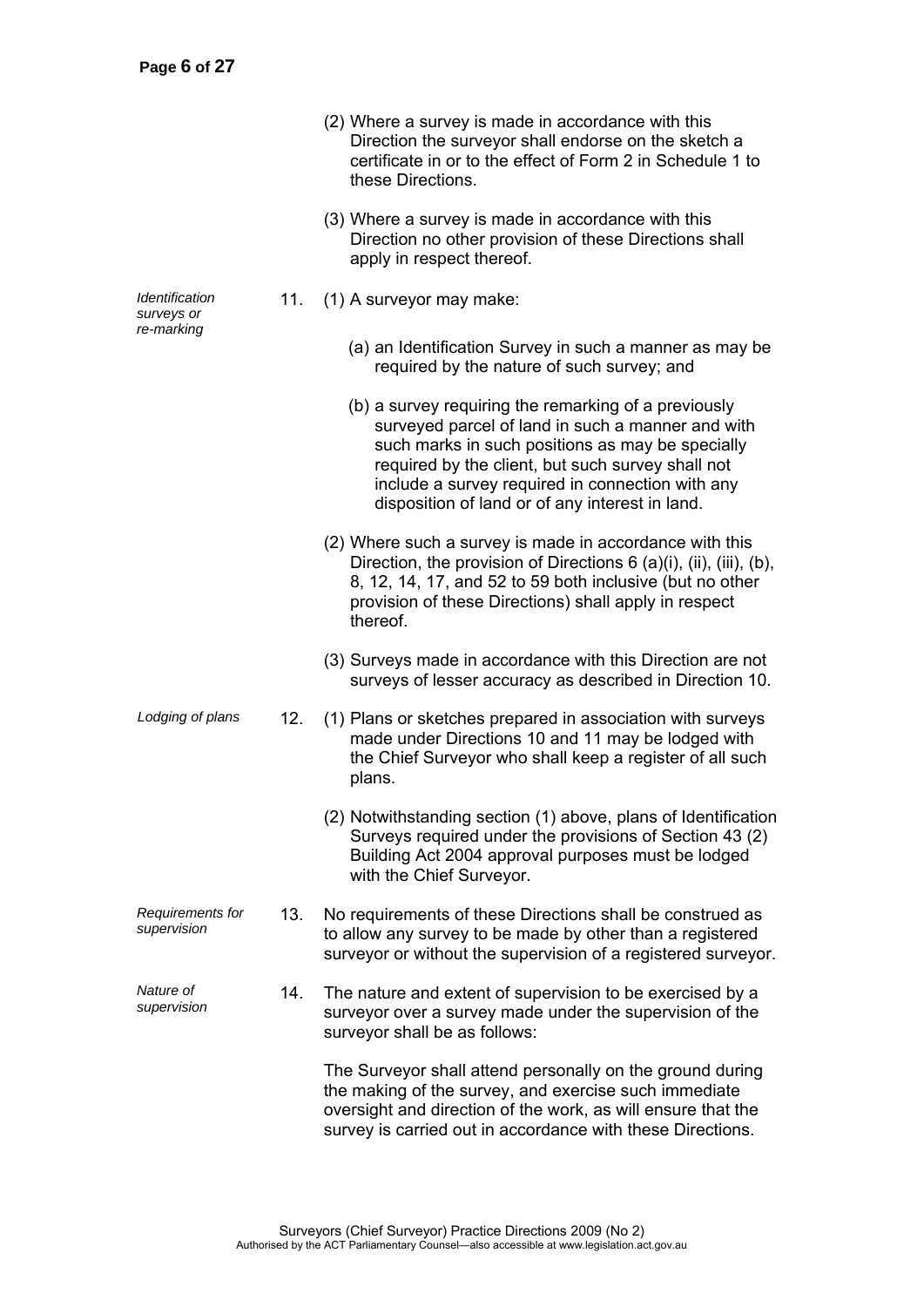|                                                    |     | Division 2 – Adoption of Datum Line and Bench<br><b>Marks</b>                                                                                                                                                                                                                                                             |
|----------------------------------------------------|-----|---------------------------------------------------------------------------------------------------------------------------------------------------------------------------------------------------------------------------------------------------------------------------------------------------------------------------|
| Datum line for<br>orientation                      | 15. | (1) Before adopting a line as the datum for orientation of a<br>survey, a surveyor shall determine and confirm the<br>position of the marks defining such line.                                                                                                                                                           |
|                                                    |     | (2) The bearing used for the orientation of the survey shall:                                                                                                                                                                                                                                                             |
|                                                    |     | (a) where possible and practical, be calculated from co-<br>ordinate values of established survey control marks.<br>Such coordinates shall be obtained from the ACT<br>Government Survey Control Mark Register within 3<br>months before the completion of the survey and be<br>accurate to Class C Order 3 or better; or |
|                                                    |     | (b) be taken from a registered or approved survey plan<br>either directly or by calculations from stated<br>dimensions; or                                                                                                                                                                                                |
|                                                    |     | be obtained from GNSS observations; or<br>(c)                                                                                                                                                                                                                                                                             |
|                                                    |     | (d) be obtained from astronomical observations.                                                                                                                                                                                                                                                                           |
|                                                    |     | (3) The bearing adopted under subclause 2(a) must be<br>verified by angular connection, and (if practicable)<br>distance connection, to at least one other established<br>survey control mark.                                                                                                                            |
|                                                    |     | (4) Whenever possible the defining marks adopted in<br>accordance with subclause (2)(b) above shall be<br>contained within a single registered or approved survey.                                                                                                                                                        |
| <b>Bench marks</b>                                 | 16. | Reduced levels should be obtained, and bench marks<br>should be placed, in accordance with Survey Guideline No.<br>2.                                                                                                                                                                                                     |
|                                                    |     | Division 3 - Measurement and Calculations                                                                                                                                                                                                                                                                                 |
|                                                    |     | <b>Subdivision A - Use of Equipment</b>                                                                                                                                                                                                                                                                                   |
| Standardisation and<br>calibration of<br>equipment | 17. | (1) In making a survey, the surveyor shall ensure that all<br>equipment used in the survey is in accurate adjustment,<br>standardised and properly calibrated.                                                                                                                                                            |
|                                                    |     | (2) Electronic distance measuring equipment must be<br>calibrated at least once every 12 months and<br>immediately after repairs on a certified baseline<br>established by or acceptable to the Chief Surveyor.                                                                                                           |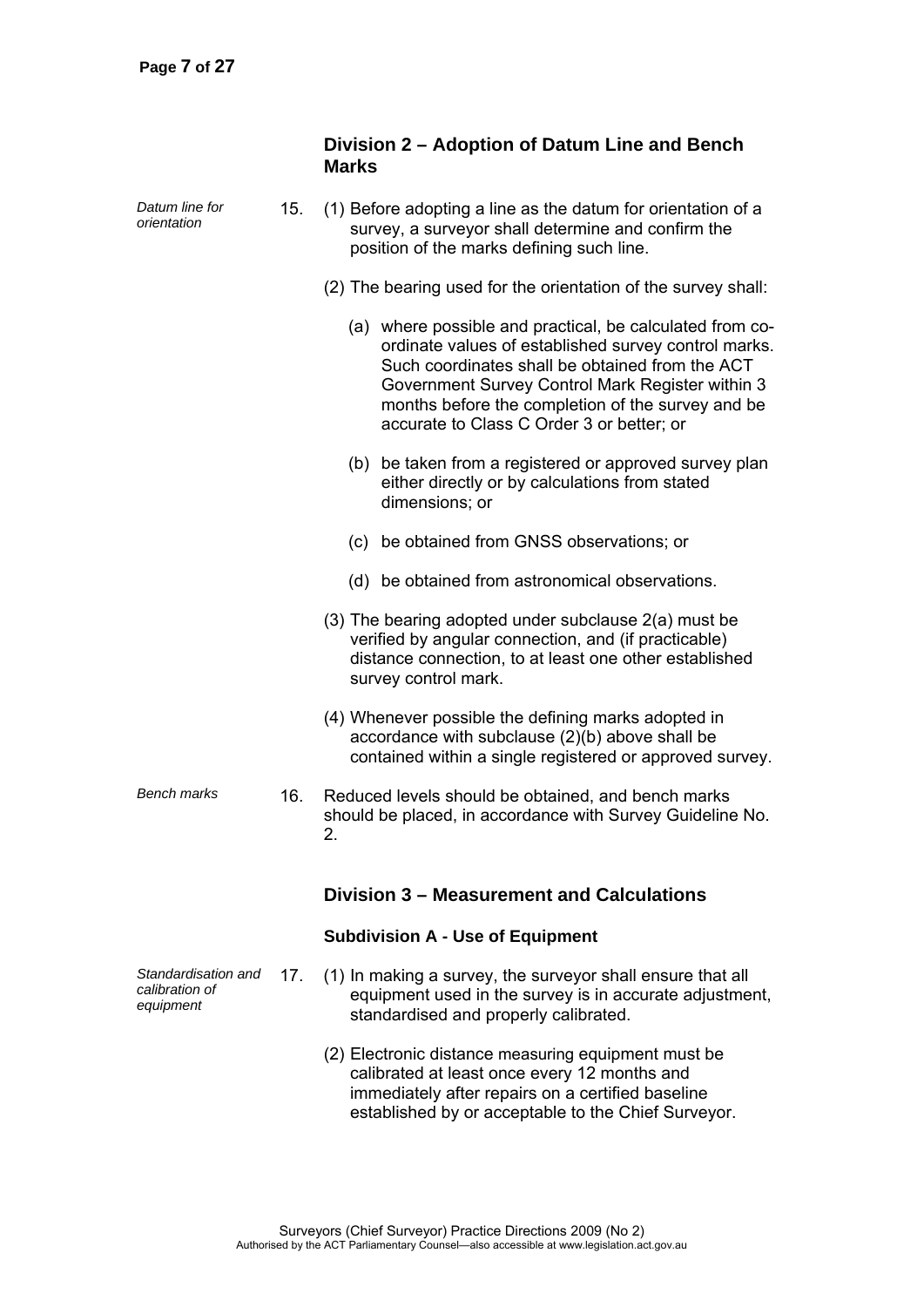|                                                           |     | (3) GNSS equipment must be verified at least once every<br>12 months, and immediately after repairs, on a geodetic<br>network approved by the Chief Surveyor.                                                                                        |
|-----------------------------------------------------------|-----|------------------------------------------------------------------------------------------------------------------------------------------------------------------------------------------------------------------------------------------------------|
|                                                           |     | (4) Details and results of a calibration or verification of<br>equipment used for making a survey are to be supplied<br>to the Chief Surveyor on request.                                                                                            |
| Surveys using<br>GNSS                                     | 18. | (1) When making a survey of other than an irregular natural<br>boundary using GNSS equipment, a surveyor must use<br>an approved GNSS surveying technique that will<br>achieve an accuracy of Class B or better, as specified in<br>SP <sub>1.</sub> |
|                                                           |     | (2) When making a survey of an irregular natural boundary<br>using GNSS equipment, a surveyor must use an<br>approved GNSS surveying technique that will achieve<br>an accuracy of Class C or better, as specified in SP1.                           |
|                                                           |     | (3) The procedures used when operating GNSS must be in<br>a manner approved by the Chief Surveyor, and the<br>details and results of the observation reductions are to<br>be supplied to the Chief Surveyor on request.                              |
| Use of direct<br>measurements                             | 19. | A surveyor shall measure all boundaries and lines by the<br>most direct method that is reasonable and practicable.                                                                                                                                   |
| Use of remote<br>sensing or<br>photogrammetric<br>methods | 20. | Notwithstanding the provisions of Direction 19, the Chief<br>Surveyor may authorise the determination of natural<br>boundaries by photogrammetric methods, or by a remote-<br>sensing method approved by the Chief Surveyor.                         |
|                                                           |     | Subdivision B - Partial Surveys and Easements                                                                                                                                                                                                        |
| Partial surveys                                           | 21. | If surveying part of the land in a document of title, the<br>surveyor shall connect such part by actual measurement to<br>monuments or points having a known relation to a corner of                                                                 |

the land in the title.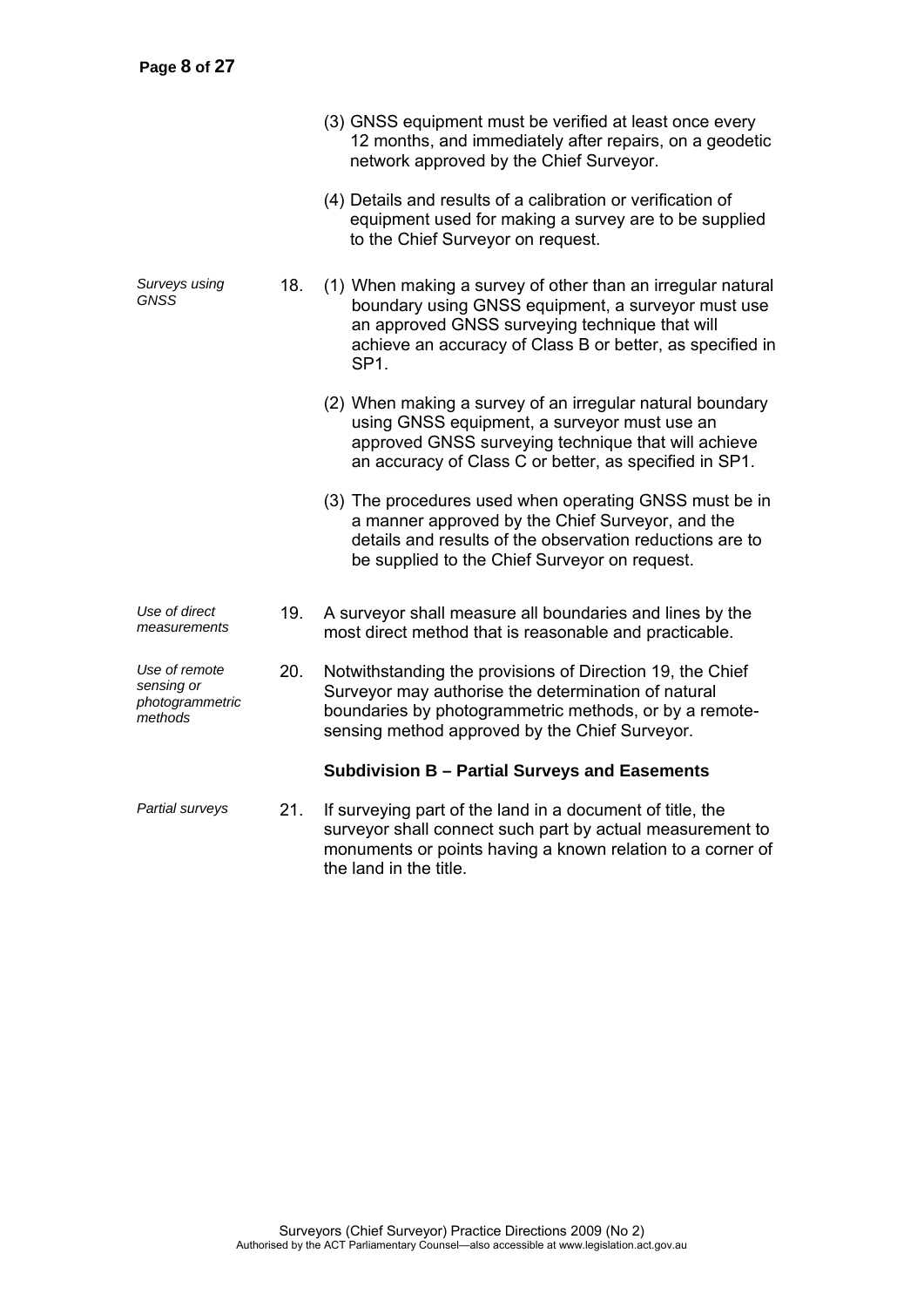*Location of easements or proposed easements* 

- 22. (1) Where the land being surveyed is subject to or it is proposed that it be subject to any form of easement the surveyor shall connect such easement or proposed easement by measurement to essential relevant monuments and where practical to corners of the parcel in which the easement is or is to be located.
	- (2) The surveyor shall show on the plan the essential dimensions of the site and shall note it thereon as 'easement' or 'proposed easement' as appropriate, provided that the essential dimensions to be shown on the plan need not be determined by measurement of the boundaries of the easement or proposed easement unless the circumstances so require.
	- (3) The essential dimensions referred to in subclause (2) above must be sufficient to allow a check closure of such dimensions.

#### **Subdivision C – Re-determination of Boundaries**

- *Adoption of original*  23. In the absence of evidence to the contrary, where a surveyor makes a resurvey of land in a Crown Grant or Crown Lease or part thereof the boundaries as originally marked on the ground shall be adopted as the true boundaries, even though the bearings and lengths appearing in a relevant plan or document do not agree with those between the corresponding monuments.
- *Location of irregular boundaries* 24. (1) Where an irregular fence, wall or other structure must be used to define a boundary a surveyor shall traverse it and place the angle points of the boundary in such a way that the boundary shall follow the material of the fence, wall or structure at the surface of the ground.
	- (2) Unless it is impractical to do so, angle points in the irregular fence, wall or other structure shall be substantially marked by the surveyor, and the nature of the mark shown on the plan.
	- (3) The surveyor shall indicate on the survey plan the age, nature and construction material of the structure, as at the date of survey. Where the construction material is a paling fence, the construction material need not be specified.
- *Variation from original dimensions to be shown*  25. Where a corner peg and reference mark or control mark are found a surveyor shall determine the bearing and distance between them, and if a difference from the original reference is disclosed the surveyor shall decide from other evidence which of the monuments to adopt, and shall note details of such evidence and difference on the plan.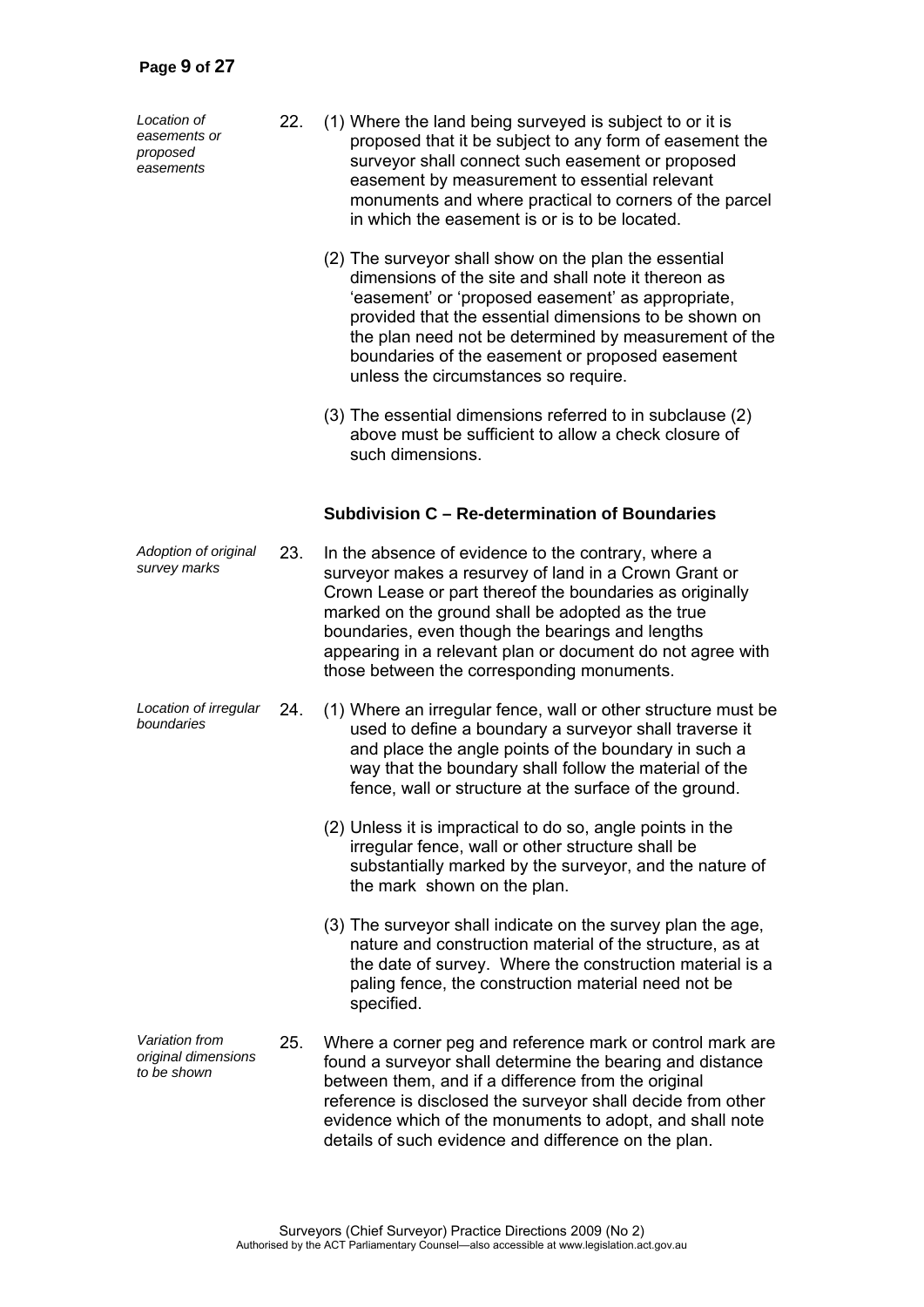*Practice to be adopted where original marks are missing or disturbed* 

*Disclosure of excess or shortage*

*Reference to old marks to be shown on field notes and plans* 

- 26. Where monuments of an original survey are missing or disturbed the surveyor shall determine the boundaries and corners of the subject land by measurement in correct relation to boundaries of adjacent parcels of land and parcels of land on opposite sides of roads, and to fences, and to such other evidence of correct location as may be found after full investigation and inquiry.
- 27. (1) Where a measurement discloses a boundary of land surveyed to be longer or shorter than is indicated in the document of title to such land a surveyor shall verify the length of such boundary and record appropriate entries in field notes, and show in such notes and on any plan of the survey the monuments adopted.
	- (2) In the absence of monuments defining the land surveyed a surveyor shall indicate whether there is sufficient land available to permit the adoption of such measurement without causing any encroachment upon or hiatus with any road, street or lane or upon any adjoining or adjacent parcel of land.
- 28. (1) A surveyor shall indicate in field notes and in any plan of survey the nature and position, or non-existence of all monuments relevant to the survey.
	- (2) A monument that is important for the definition of the land must be shown in the surveyor's field notes, and on the survey plan, with the annotation "found", "not found", "gone", "disturbed" or "inaccessible" as appropriate.
	- (3) A monument must not be recorded as "gone" unless a thorough search for it has been made and the measurements of its probable site recorded on the surveyor's field notes.
	- (4) Where a surveyor ascertains during the making of any survey that control marks or co-ordinated reference marks are missing, disturbed or likely to be disturbed the surveyor shall report the fact to the Chief Surveyor.

### **Subdivision D – Calculations and Accuracy**

*Angular checks* 29. A surveyor who makes a survey which exceeds a length of 10km shall check the surveyor's angular work by astronomical observations, by GNSS observations, by a complete angular close or by comparison against Established Survey Control Marks and shall not, for this purpose, interpolate any angular measurement made by another surveyor.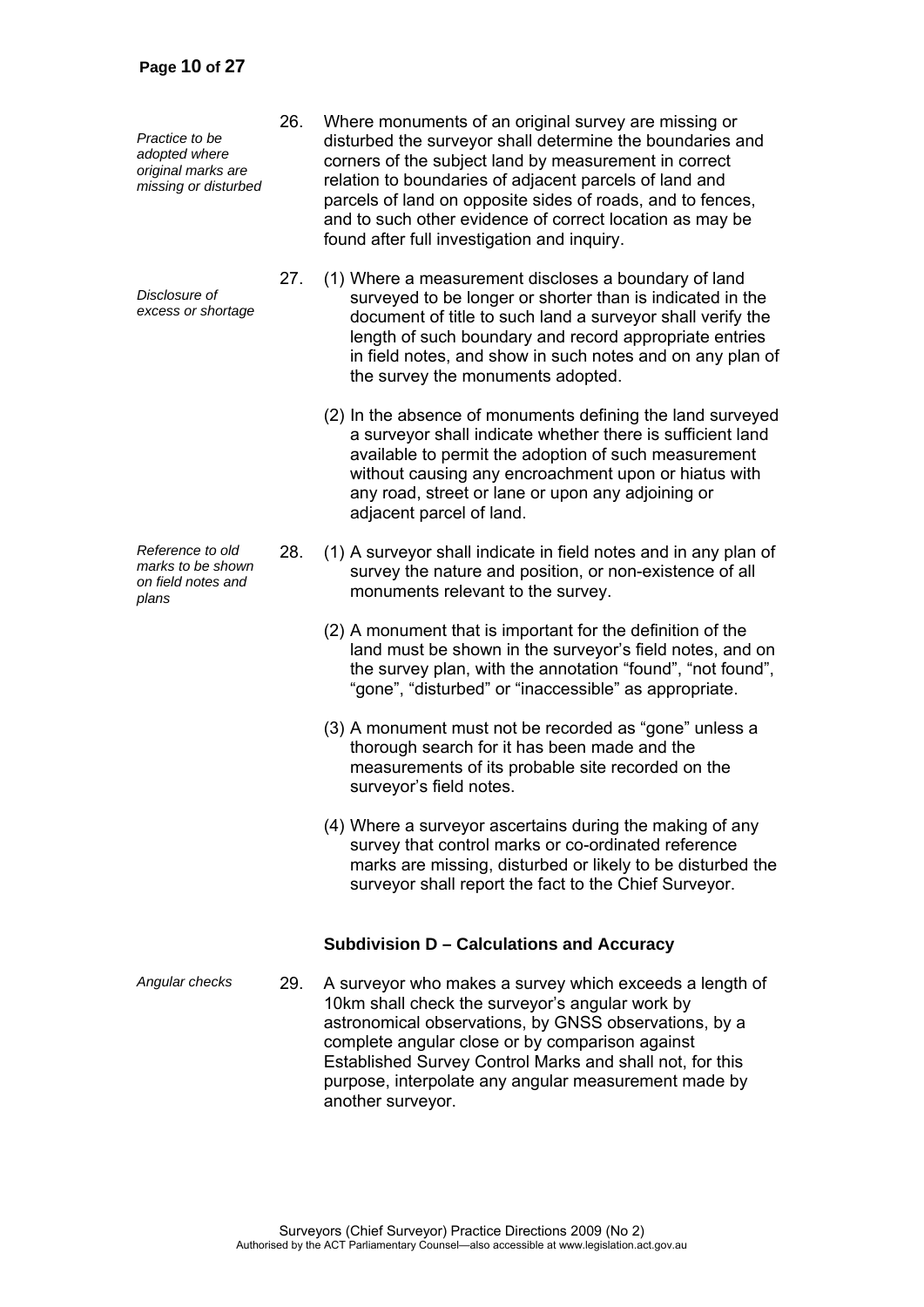# **Page 11 of 27**

| Angular closure            | 30. | Wherever practical a complete angular close shall be<br>obtained. The observed angular misclose shall not exceed<br>20 seconds plus $10\sqrt{n}$ seconds where 'n' is the number of<br>traverse angular stations either for the whole surround or<br>between and including established survey control marks, or<br>astronomical or GNSS observations for azimuth have been<br>made; provided always that any misclose shall not exceed 2<br>minutes. |
|----------------------------|-----|------------------------------------------------------------------------------------------------------------------------------------------------------------------------------------------------------------------------------------------------------------------------------------------------------------------------------------------------------------------------------------------------------------------------------------------------------|
| Accuracy of<br>measurement | 31. | (1) A length measurement must be verified, either directly<br>by means of a second measurement of that length or<br>indirectly by calculation of that length from the<br>measurements of other lengths and angles.                                                                                                                                                                                                                                   |
|                            |     | (2) When making a survey, a surveyor must measure all<br>lengths to an accuracy of 6mm + 30 ppm or better at a<br>confidence level of 95%.                                                                                                                                                                                                                                                                                                           |
| Closure of surround        | 32  | (1) A surveyor shall check all measurements and where the<br>nature of the survey permits, the check shall be by the<br>mathematical closure of the lines in all surrounds in the<br>survey.                                                                                                                                                                                                                                                         |
|                            |     | (2) The closure of any survey must be such that the length<br>of the misclose vector must not exceed 15mm + 100<br>ppm of the perimeter.                                                                                                                                                                                                                                                                                                             |
|                            |     | (3) The length of the misclose vector may be determined as<br>$\sqrt{(a^2+b^2)}$ where 'a' is the misclose in eastings and 'b' is<br>the misclose in northings.                                                                                                                                                                                                                                                                                      |
|                            |     | (4) All computations and transformations to be used in the<br>preparation of a survey plan must be checked for<br>accuracy.                                                                                                                                                                                                                                                                                                                          |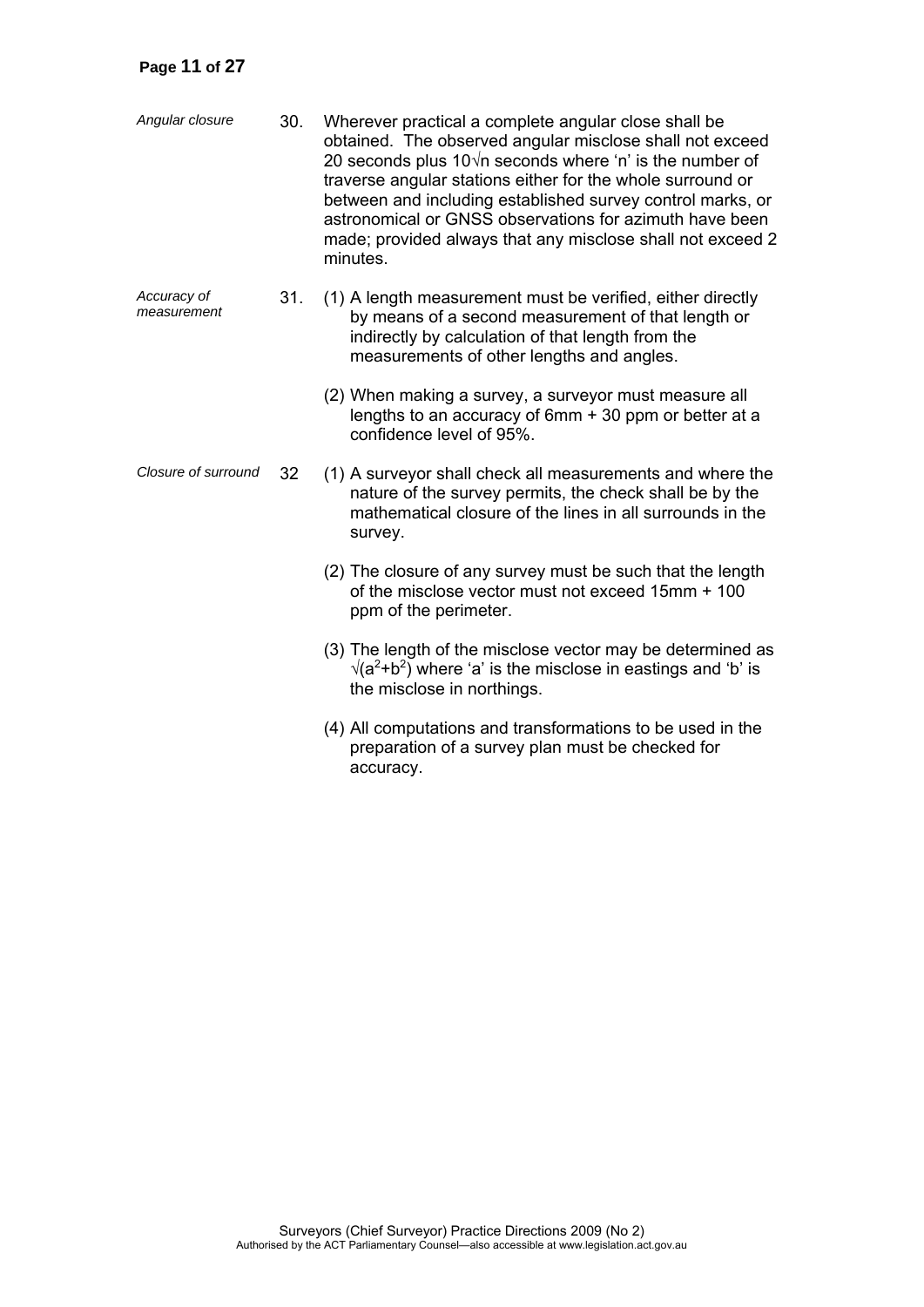## **Division 4 –Survey Marks and Monuments**

# **Subdivision A - Description of Marks**

| Description of<br>marks | 33. | (1) Where any line or corner of any portion of a survey is<br>required to be marked in accordance with these<br>Directions, the points shall be firmly marked with a peg;<br>drill hole in rock, concrete, or other similar material; a<br>chisel mark or nail in fixed timber; or otherwise suitably<br>marked. |
|-------------------------|-----|------------------------------------------------------------------------------------------------------------------------------------------------------------------------------------------------------------------------------------------------------------------------------------------------------------------|
|                         |     | (2) For rural surveys, or surveys of blocks of 5000 square<br>metres or more, all pegs shall be of sound durable wood<br>at least 350mm long and not less than 75mm by 75mm<br>section at the top end.                                                                                                           |
|                         |     | (3) For urban surveys of blocks less than 5000 square<br>metres pegs shall be of sound durable wood at least<br>250mm long and not less than 75mm by 35mm section<br>at the top end.                                                                                                                             |
|                         |     | (4) Angles and tangent points along road or street frontages<br>in rural surveys shall be marked with pegs of sound<br>durable wood at least 350mm long and not less than<br>75mm x 75mm in section at the top end.                                                                                              |
|                         |     | (5) All pegs shall be pointed for approximately two-thirds of<br>their length and shall be bevelled at the top.                                                                                                                                                                                                  |
|                         |     | (6) The centre of the top of all pegs shall represent the<br>survey point, provided that where conditions prevent the<br>correct centring of pegs a tack shall be placed<br>eccentrically thereon to represent the survey point.                                                                                 |
|                         |     | (7) All pegs are to be placed upright, point downwards so<br>that the top is not more than 75mm above the ground<br>level in the case of a rural survey and 40mm above the<br>ground level in the case of an urban survey and the<br>surrounding earth shall be securely rammed.                                 |
|                         |     | (8) If a peg projecting above the surface of the ground may<br>be hazardous or inconvenient to the public the peg may,<br>at the discretion of the surveyor, be placed flush with the<br>surface of the ground. If that is done, the fact must be<br>noted on the survey plan.                                   |
|                         |     | (9) Lockspits shall consist of trenches at least 1m long,<br>200mm wide at the surface and 150mm deep dug in the<br>direction of the boundary lines and commencing 300mm<br>from each corner or angle or may consist of packed                                                                                   |

stones of similar dimensions.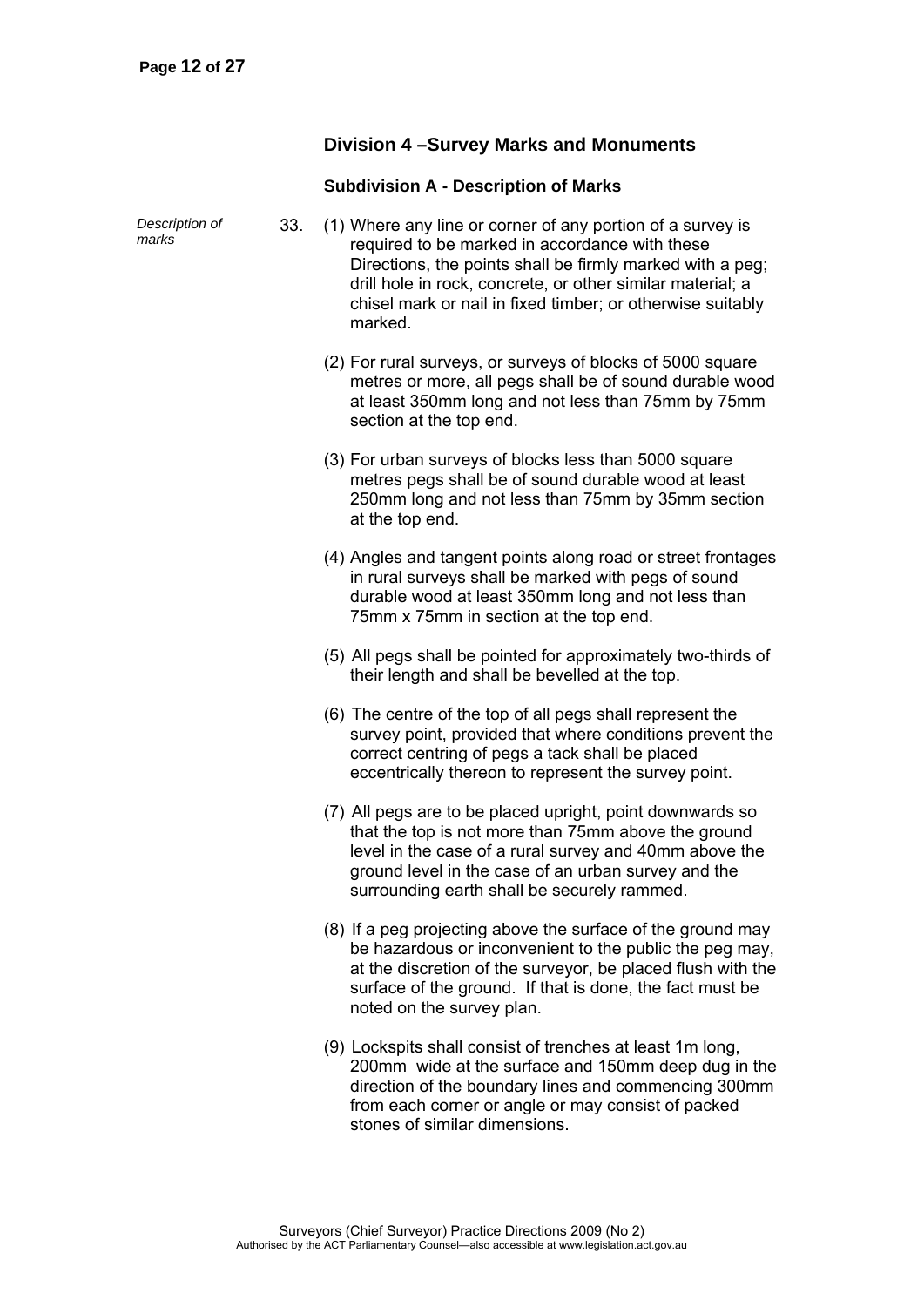- (10) Where any corner, angle or other point is marked other than with a peg, where practicable wings shall be cut in solid rock, concrete or fixed timber, 75mm long 20mm wide and 10mm deep commencing 50mm from the corner or where the surface renders it desirable, lines may be painted at least 300mm long and 20mm wide.
- (11) Where practicable, a corner or angle may be marked using a boundary mark token securely attached to timber, post, fence or other surface using a noncorrodible nail, spike, rivet or screw. The boundary mark token shall be at least 32mm diameter and 1.5mm thick, with "Boundary Mark" permanent stamped or etched on the upper surface.
- *reference marks* 34. (1) Where a surveyor is required to place reference marks in accordance with these Directions - they shall consist of:
	- (a) a reinforced concrete block in the form of a truncated pyramid at least 375mm long, 150mm square at the lower end and 100mm square at the upper end, with a galvanised nail or other suitable non-corrodible metal plug not less than 75mm long fixed therein;
	- (b) a galvanised iron pipe at least 300mm long and internal diameter not less than 10mm with a wall thickness of not less than 3mm;
	- (c) a solid non-corrodible metal spike at least 300mm long and having an external diameter of at least 20mm;
	- (d) a galvanised iron spike at least 100mm long driven into fixed timber with a wing 75mm long cut into the timber and directed to the galvanised iron spike;
	- (e) a drill hole cut into a kerb or other substantial structure at least 5mm in diameter and 10mm deep with a wing at least 75mm long, 20mm wide and 10mm deep at the base, and the point directed thereto;
	- (f) a drill hole at least 10mm in diameter and 25mm deep cut into bedrock with a wing 75mm long and directed thereto where such bedrock exists within 300mm of the natural surface of the ground;
	- (g) an appropriate chisel mark cut into the sound wood of a suitable tree; or
	- (h) a mark of a durable character or a specific point on a permanent or substantial structure.
	- (2) Where a surveyor has placed or has found a reference

*Description of*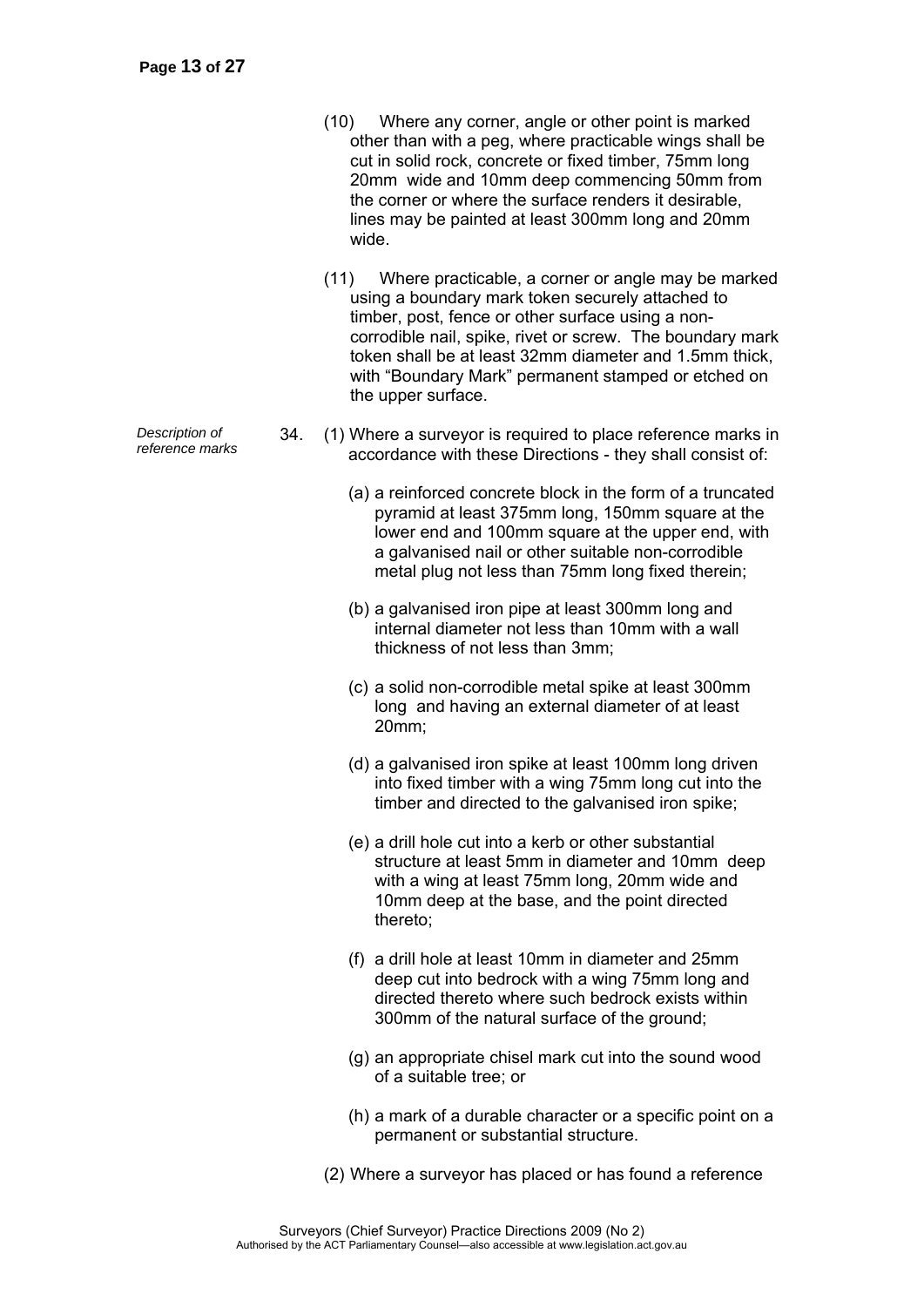|                               |     | mark referred to in either sub-clause $(1)(a)$ , $(1)(b)$ or<br>(1)(c) of this Direction or a control mark more than<br>400mm below the natural surface of the ground, the<br>depth shall be indicated on the plan.                                                                                                                                                                        |
|-------------------------------|-----|--------------------------------------------------------------------------------------------------------------------------------------------------------------------------------------------------------------------------------------------------------------------------------------------------------------------------------------------------------------------------------------------|
|                               |     | (3) Where a surveyor has placed a reference mark referred<br>to in either sub-clause $1(a)$ , $(1)(b)$ or $1(c)$ of this direction<br>it must be placed vertically at least 80mm below the<br>surface of the ground, or deeper if it is likely to be<br>disturbed.                                                                                                                         |
| Description of<br><b>CRMs</b> | 35. | A CRM shall be:                                                                                                                                                                                                                                                                                                                                                                            |
|                               |     | (a) a non-corrodible metal plaque set in a concrete kerb; or                                                                                                                                                                                                                                                                                                                               |
|                               |     | (b) a non-corrodible metal plaque set in the top of a<br>concrete block in the form of a truncated pyramid at<br>least 500mm long, 450mm square at the lower end and<br>300mm square at the upper end with a minimum volume<br>of concrete of at least 0.07 cubic metres. Such mark<br>shall be placed such that its highest point is flush with or<br>below the surface of the ground; or |
|                               |     | (c) a deep driven stainless steel rod.                                                                                                                                                                                                                                                                                                                                                     |
| Other marks                   | 36  | The Chief Surveyor may approve the use of other marks of<br>a durable character as a substitute for marks described in<br>directions 33 to 35.                                                                                                                                                                                                                                             |
|                               |     |                                                                                                                                                                                                                                                                                                                                                                                            |
|                               |     | <b>Subdivision B - Marking of Surveys</b>                                                                                                                                                                                                                                                                                                                                                  |
|                               |     | <u>Urban</u>                                                                                                                                                                                                                                                                                                                                                                               |
| Marking urban<br>surveys      | 37. | (1) Where a surveyor makes an urban survey the surveyor<br>shall whenever possible firmly mark each corner thereof<br>(including corners of each parcel of land in a subdivision)<br>with a peg or mark of a nature as prescribed in Direction<br>33.                                                                                                                                      |
|                               |     | (2) Where it is not possible or practical to mark a corner the<br>surveyor shall:                                                                                                                                                                                                                                                                                                          |
|                               |     | (a) place a reference mark in accordance with Direction<br>43 (1), and                                                                                                                                                                                                                                                                                                                     |
|                               |     | (b) note on the plan that the corner was not marked and<br>show the connection from the reference mark to the<br>corner.                                                                                                                                                                                                                                                                   |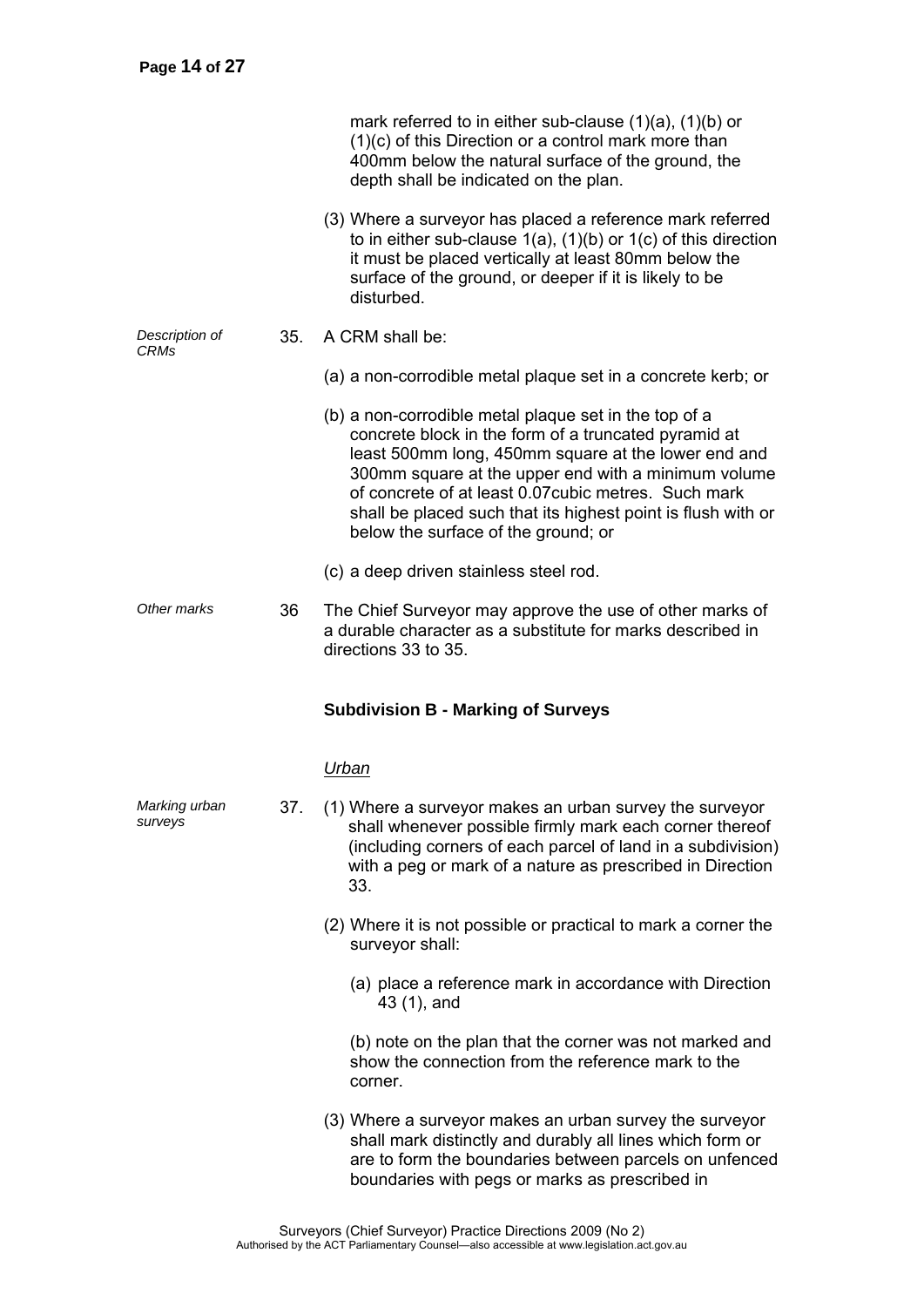Direction 33 placed at intervals of not more than 200 metres, and the position shown on the plan.

- (4) Marking of urban surveys shall not be completed until land servicing has reached a stage where all CRMs, reference marks and corner marking will be durable and stable.
- 38. (1) Where a surveyor makes an urban survey for any purpose and the land surveyed:
	- (a) abuts a road or street in which, within the limits of the frontage of the land surveyed,:
		- (i) reference marks have not been placed or have been disturbed, the surveyor shall place a reference mark near each extremity of the boundary of the land where it abuts the road or street, including at road intersections;
		- (ii) reference marks or CRMs have not been placed or have been disturbed, the surveyor shall place reference marks at intervals of not more than 150 metres throughout the length of the frontage of the land surveyed;
	- (b) does not abut a road or street, the surveyor shall place 2 reference marks suitable for orientation.
	- (2) The requirement of subclause (1)(a) is subject to the condition that a reference mark need not be placed within 25 metres of another reference mark or CRM.
- 39. Where a surveyor makes an urban survey and the land surveyed abuts or comprises a road or street or other public place in which CRM(s) have been placed within 200 metres of the survey the surveyor shall:
	- (a) connect the subject land to such CRM(s) in accordance with Guideline No 2 by a closed traverse which includes the CRM(s) and established survey control marks; and
	- (b) record the derived co-ordinate values of the CRM(s) on the plan of survey in accordance with Guideline No 2.

### *Rural*

*Marking rural surveys* 

- 40. (1) Where a surveyor makes a rural survey the surveyor shall mark distinctly and durably all lines which form or are to form the boundaries between parcels:
	- (a) with a peg or mark as prescribed in Direction 33 together with lockspits cut in the direction of each unfenced boundary from each corner and angle; and

*Placement of reference marks for urban surveys* 

*Connections to CRMs where available*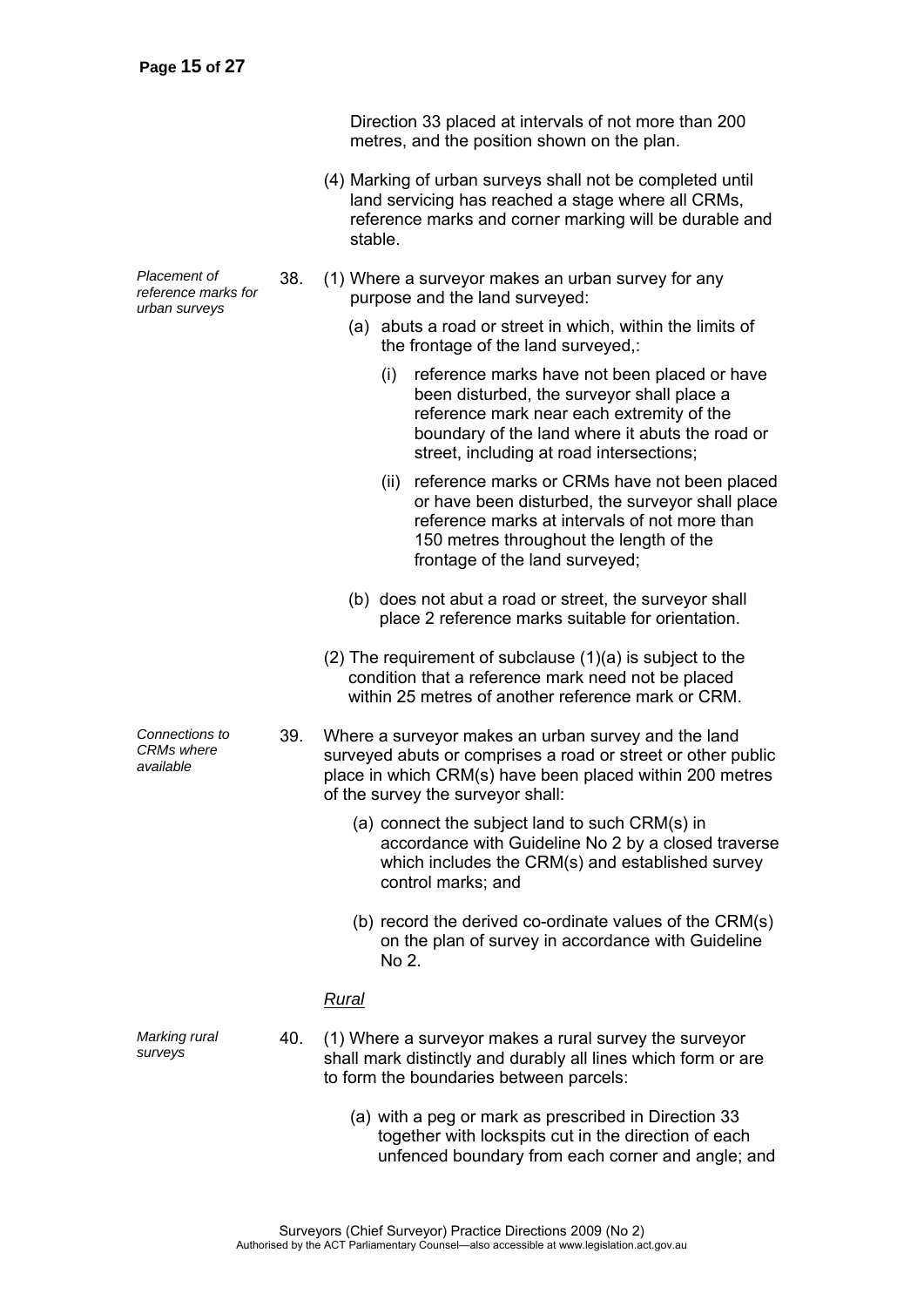|                                       |     | (b) on unfenced boundaries with pegs or marks and<br>lockspits as prescribed in Direction 33 placed at<br>intervals of not more than 200 metres where one peg<br>or mark cannot be seen from the next, or 500<br>metres, where one peg or mark can be seen from<br>the next, and the position shown on the plan.                              |
|---------------------------------------|-----|-----------------------------------------------------------------------------------------------------------------------------------------------------------------------------------------------------------------------------------------------------------------------------------------------------------------------------------------------|
|                                       |     | (2) Where it is not possible or practical to mark a corner the<br>surveyor shall:                                                                                                                                                                                                                                                             |
|                                       |     | (a) place a reference mark in accordance with Direction<br>43 (1), and                                                                                                                                                                                                                                                                        |
|                                       |     | (b) note on the plan that the corner was not marked.                                                                                                                                                                                                                                                                                          |
| Reference marks<br>for rural surveys  | 41. | Reference marks shall be placed on rural surveys in<br>accordance with the following:                                                                                                                                                                                                                                                         |
|                                       |     | (a) where the land surveyed is not being subdivided - at<br>least two reference marks suitable for redefinition of the<br>survey;                                                                                                                                                                                                             |
|                                       |     | (b) where the land surveyed is being sub-divided - at least 2<br>reference marks in respect of each parcel;                                                                                                                                                                                                                                   |
|                                       |     | (c) where a boundary other than a road frontage exceeds<br>2,400 metres - additional reference marks at intervals of<br>not more than 1,500 metres; and                                                                                                                                                                                       |
|                                       |     | (d) where a boundary required to be marked in accordance<br>with the Directions is a road frontage - pairs of reference<br>marks suitable for orientation so that the interval<br>between any two successive reference marks does not<br>exceed 1,000 metres, and one reference mark at each<br>extremity of that boundary.                   |
| Surveys of rural or<br>reserved roads | 42. | When making a survey of a rural or reserved road a<br>surveyor shall                                                                                                                                                                                                                                                                          |
|                                       |     | (a) measure and mark definitely and durably all lines which<br>form the boundary of one side of the road with pegs or<br>marks and lockspits of the nature prescribed in Direction<br>34;                                                                                                                                                     |
|                                       |     | (b) place pegs or marks at each angle along the surveyed<br>boundary. Where the distance between angles is in<br>excess of 200 metres marks are to be placed at intervals<br>of not more than 200 metres except where angle marks<br>are intervisible. Where marks are intervisible the<br>distance between them should not exceed 500 metres |
|                                       |     | (c) mark with the prescribed pegs or marks each angle of<br>the unsurveyed boundary; and                                                                                                                                                                                                                                                      |
|                                       |     | (d) place pairs of reference marks suitable for survey                                                                                                                                                                                                                                                                                        |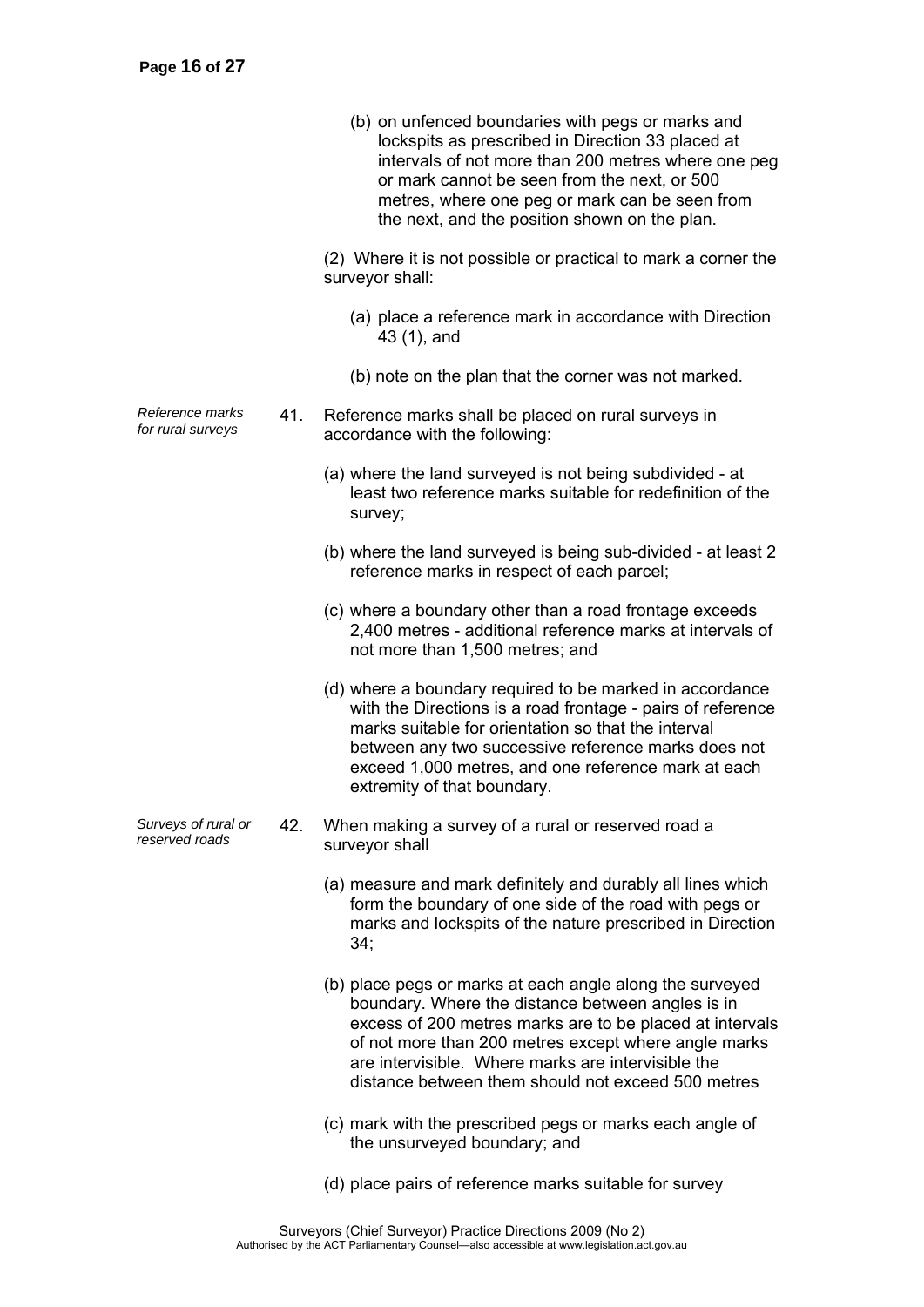orientation so that the interval between any two successive reference marks does not exceed 1,000 metres, and one reference mark at each extremity thereof.

# *Rural and Urban*

| Placement of<br>reference marks<br>and CRMs | 43. | (1) Where these Directions require a surveyor to place<br>reference marks the surveyor shall place them adjacent<br>to the corner, angle or line mark, in selected positions<br>designed to preserve them from disturbance, and the<br>reference mark shall not be more than 30 metres from<br>the corner, angle or line mark to which it refers. |
|---------------------------------------------|-----|---------------------------------------------------------------------------------------------------------------------------------------------------------------------------------------------------------------------------------------------------------------------------------------------------------------------------------------------------|
|                                             |     | (2) Where a reference mark is placed in a road it shall be<br>placed at a suitable distance from the existing road<br>boundary; such distance shall be determined at the<br>discretion of the surveyor having regard to the existence<br>of any water, lighting or other services for which<br>provision is or has to be made.                    |
|                                             |     | (3) CRMs of a type described in Direction 35 (b) or (c) are<br>required to be placed at a ratio of at least 1 such CRM<br>per one 100 parcels of land or part thereof.                                                                                                                                                                            |
|                                             |     | (4) CRMs of the type described in Direction 35 (a) shall be<br>installed along roads at intervals of not more than 150<br>metres throughout the length of the land surveyed and<br>should have a clear line of sight to adjacent CRMs.                                                                                                            |
|                                             |     | (5) Where a CRM is installed in such a position that it has,<br>or the surveyor may have reason to consider that it may<br>have in future, clear line of sight only to one other CRM<br>then the surveyor shall place nearby a reference mark<br>and shall connect the CRM to it by closed traverse.                                              |
|                                             |     | (6) Where these Directions require a surveyor to place a<br>CRM of the type described in Direction 35, the surveyor<br>shall determine the AHD reduced level of the CRM in<br>accordance with Direction 16 and promptly provide the<br>results to the Chief Surveyor.                                                                             |
| Connections to be<br>shown                  | 44. | Where a surveyor is required to place a reference mark, the<br>requirement shall include the connection by direct<br>measurement from the mark to the survey made by the<br>surveyor.                                                                                                                                                             |
| Connection to<br>control marks              | 45. | (1) If the land being surveyed is not connected by survey to<br>a control survey, a surveyor shall connect the survey to<br>the nearest established survey control marks if within<br>200 metres of the survey in an urban area and 1,000<br>metres of the survey in a rural area. Such connections<br>should comply with Guideline No 2.         |
|                                             |     | (2) Measurements between all control marks found or                                                                                                                                                                                                                                                                                               |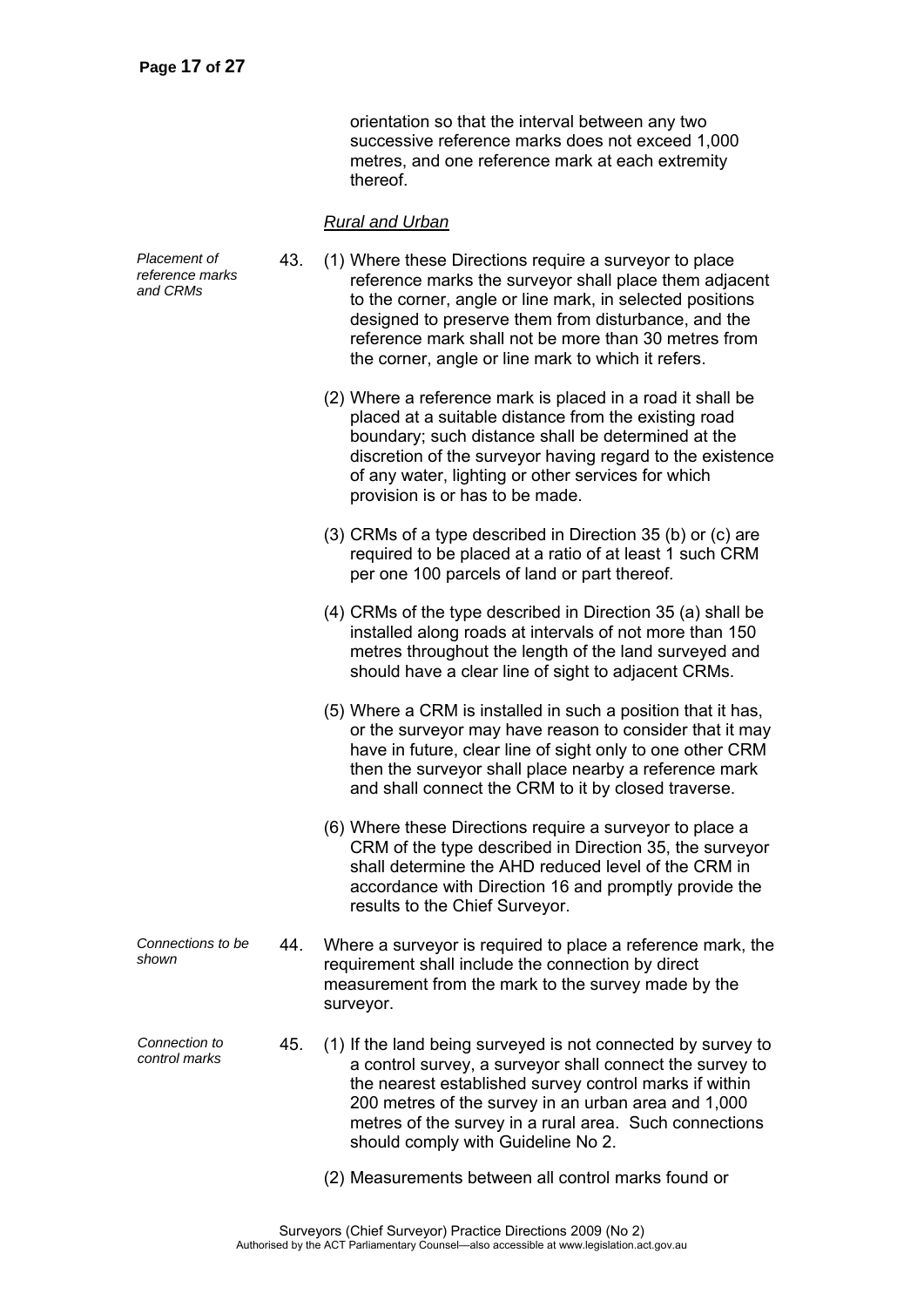placed, and connections to the survey, must be proved by closed traverse

 (3) If GNSS equipment is used in the making of a survey the surveyor shall connect to at least three Established Survey Control Marks the co-ordinates of which are known in the appropriate geocentric datum.

# **Division 5 Boundaries formed by tidal and nontidal waters and other natural features**

- *Definitions* 46 In this Division:
	- 'Bed', in relation to a lake or stream, includes any portion of the lake or stream:
		- (a) that is alternately covered and left bare with an increase or diminution in the supply of water, and
		- (b) that is adequate to contain the lake or stream at its average or mean stage without reference to extraordinary freshets in time of flood or to extreme droughts.
	- *'*Lake' includes any permanent or temporary lagoon or a similar collection of water not contained in an artificial work, but does not include tidal waters.
	- 'Natural feature' includes any cliff face or ridgeline, but does not include any tidal or non-tidal waters.

'Stream' includes any non-tidal waters that are not a lake.

- 47 (1) A boundary formed by tidal waters, or by a lake, stream or natural feature, must be surveyed so that each change of course or direction of the boundary is determined with appropriate accuracy.
	- (2) If the actual position of the mean high-water mark of tidal waters, the bank of the lake or stream or the natural feature is substantially different to the adopted position of the boundary, both the actual position and the adopted position are to be shown on the survey plan.
	- (3) If:
		- (a) the middle line of a stream is the boundary of land and has not previously been defined by survey, or
		- (b) the middle line of a stream is otherwise required to be determined,

both banks of the stream must be surveyed and shown on the survey plan together with the determination of the middle line.

- (4) The middle line of a stream need not be marked unless the purpose for which the survey is made so requires.
- 48 (1) If, since the date of a previous survey, there has been a change in the position of the mean high-water mark of tidal waters forming a boundary of land to be surveyed:
	- (a) if the change arose from natural, gradual and imperceptible accretion or erosion—the position of

*Surveys where boundary includes tidal or non-tidal or other natural features* 

*Changes in boundaries formed by tidal waters* 

> Surveyors (Chief Surveyor) Practice Directions 2009 (No 2) Authorised by the ACT Parliamentary Counsel—also accessible at www.legislation.act.gov.au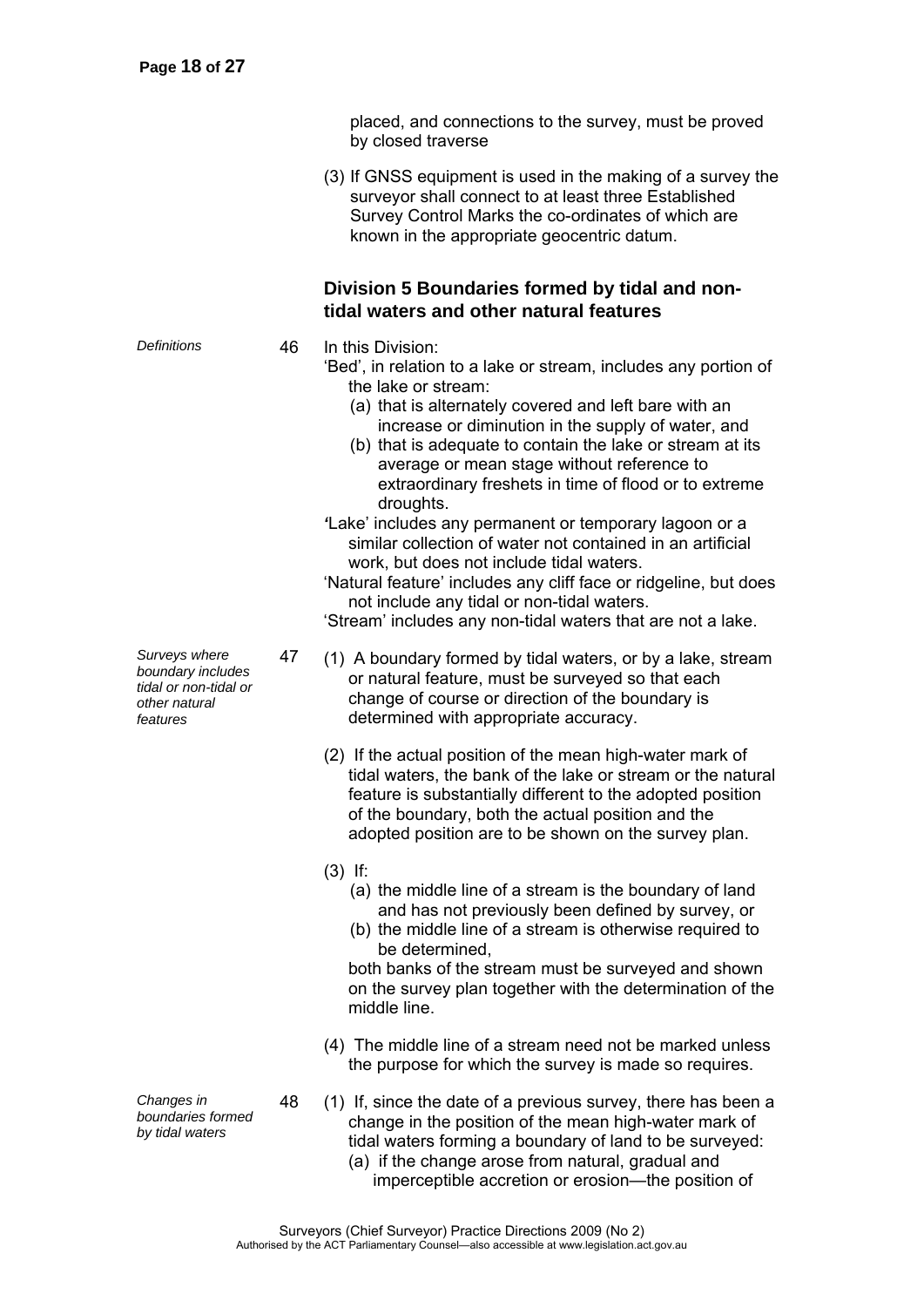the mean high-water mark as it is as the result of the change is to be adopted, or

- (b) if the change arose otherwise than from natural, gradual and imperceptible accretion or erosion—the position of the mean high-water mark as it was before the change is to be adopted.
- (2) Approval to the adoption of a changed position referred to in subclause (1) (a) must be obtained from the Chief Surveyor.
- (3) When seeking approval to a determination under subclause (2), a surveyor must provide the Chief Surveyor with a comprehensive report regarding the surveyor's determination.
- (4) A comprehensive report under this clause must include: (a) the basis and method of determining the position of the mean high-water mark, and
	- (b) the surveyor's opinion as to the reason for any change in that position and the process by which the change has taken place, and
	- (c) such photographs, documents or other information relevant to the position of the mean high-water mark as is reasonably required by the person to whom the report is to be provided.
- 49 (1) If, since the date of a previous survey, there has been a change in the position of the bank of a lake forming a boundary of land to be surveyed, then, in any subsequent survey, the position of the bank, as it was before the change, must be adopted.
	- (2) If, since the date of a previous survey, there has been a change in the position of the bank of a stream, or of some other natural feature, forming a boundary of land to be surveyed, then, in any subsequent survey:
		- (a) for any change arising from natural, gradual and imperceptible accretion or erosion, the position of the bank or natural feature, as it is as a result of the change, must be adopted, or
		- (b) for any change arising otherwise than from natural, gradual and imperceptible accretion or erosion, the position of the bank or natural feature, as it was before the change, must be adopted.
	- (4) A surveyor who determines a new position for the bank of a stream, or for a natural feature, must lodge, together with the survey plan, a comprehensive report regarding the surveyor's interpretation of the new position. The report is to include:
		- (a) the basis and method of determining the position of the bank of stream or natural feature, and
		- (b) the surveyor's opinion as to the reason for any change in that position and the process by which the

*Changes in boundaries formed* 

*by lakes, streams and natural features*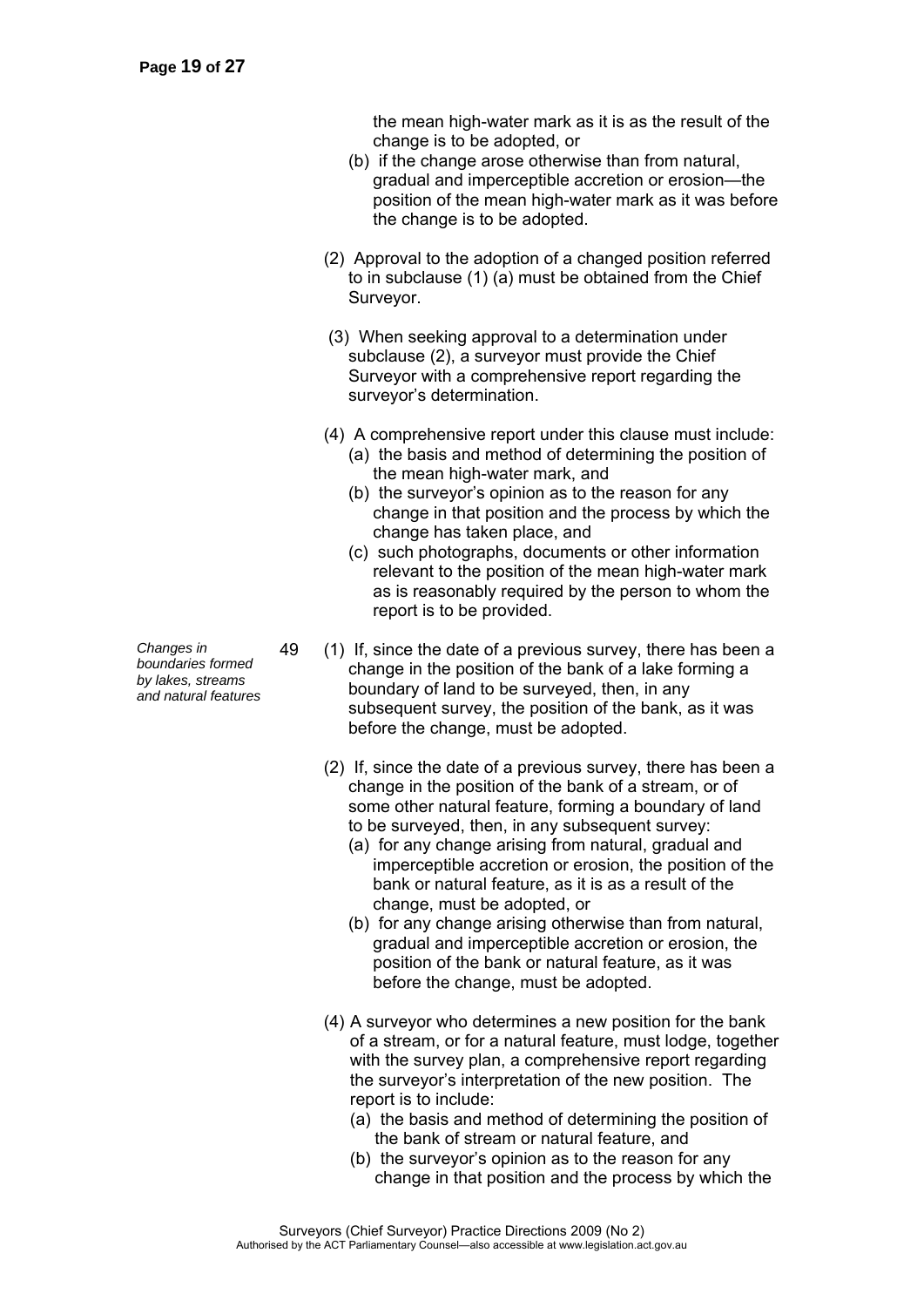(c) such photographs, documents or other information relevant to the position of the bank of stream or natural feature as is reasonably required by the person to whom the report is to be provided. *References to high water mark, tidal waters, lakes streams and other natural features in previous surveys*  50 For the purposes of preparing a survey, in any previous survey plan or other description of land: (a) a reference to high-water mark is taken to be a reference to mean high-water mark, and (b) a reference to, or description of, a boundary that abuts tidal waters is taken to be a reference to, or description of, a boundary that abuts mean highwater mark, and (c) a reference to a bank of a lake or stream is taken to be a reference to the limit of the bed of the lake or stream, and (d) a reference to, or description of, a boundary that abuts a lake or stream is taken to be a reference to, or a description of, a boundary that abuts the limit of the bed of the lake or stream, unless a contrary intention appears. *Area to be Determined by Survey*  51. The area of land abutting on a non-tidal stream or on tidal water shall be ascertained by the surveyor, and shall include all lands to the bank or the mean high-water mark as the case may be. **Division 6 Field notes**  *Field Notes* 52. (1) A surveyor shall make neat, precise, complete and readily intelligible field notes of every survey. (2) Facts, readings and observations must be recorded immediately after they are ascertained. (3) A surveyor must keep an archive of: (a) all field notes made by the surveyor, with indexes and cross-references set out in a manner that facilitates the preparation of a complete and accurate survey plan, and (b) all other information and documentation relevant to

change has taken place, and

 (4) No erasures shall be made and all amendments shall be initialled by the surveyor.

those field notes.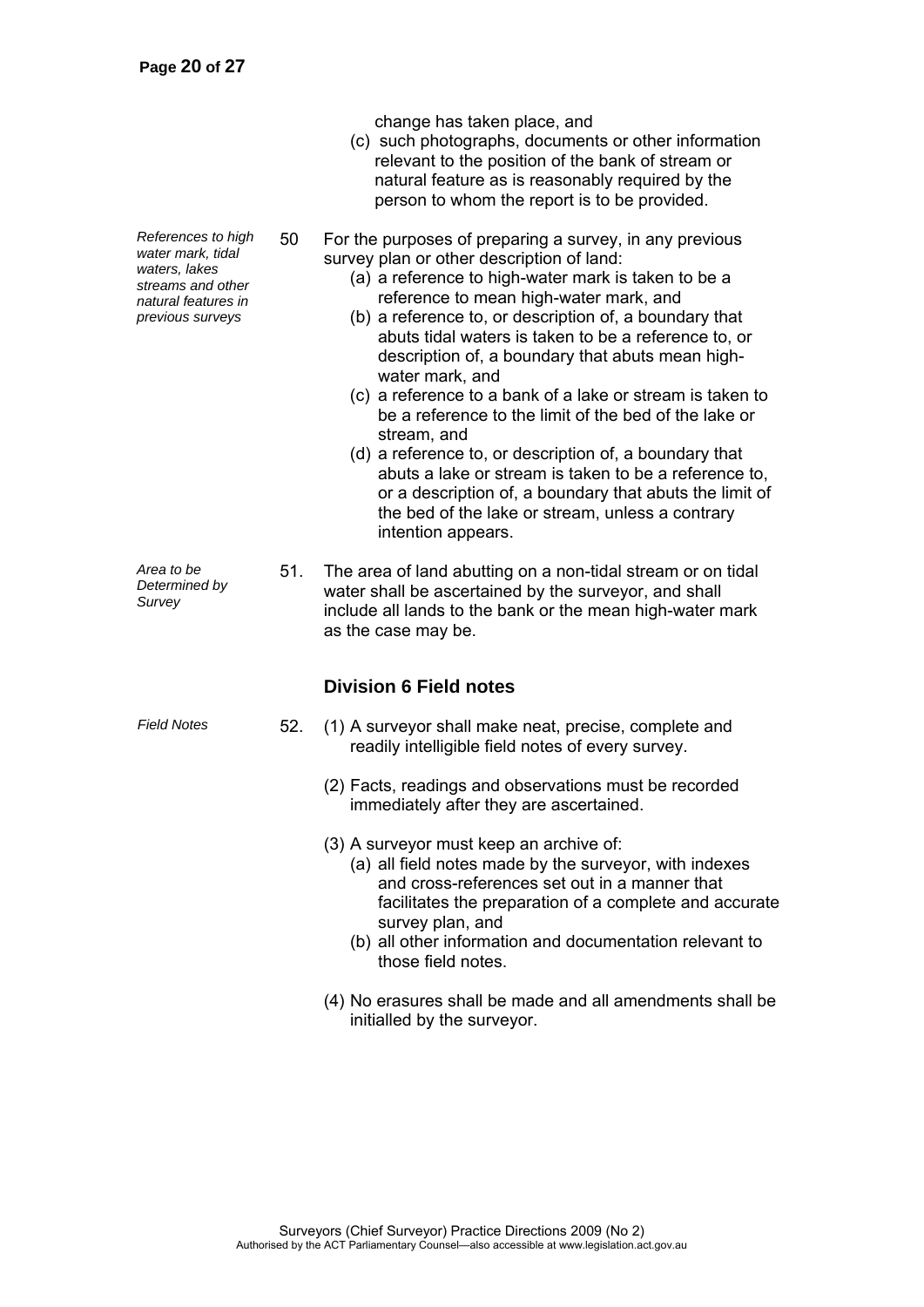| Surveyor to retain<br>electronic records       | 53. | (1) If a survey has been recorded in whole or in part by<br>electronic methods other than GNSS methods:<br>(a) an electronic copy (in the same form as the<br>recording), and<br>(b) a copy of the reduced and formatted data,<br>must be retained in a manner that facilitates the<br>preparation of a complete and accurate survey plan. |
|------------------------------------------------|-----|--------------------------------------------------------------------------------------------------------------------------------------------------------------------------------------------------------------------------------------------------------------------------------------------------------------------------------------------|
|                                                |     | (2) If a survey has been recorded in whole or in part by<br><b>GNSS methods:</b><br>(a) an electronic copy of all recorded data, and<br>(b) a copy of the reduced baseline or positional<br>results,<br>must be retained in a form that facilitates the preparation<br>of a complete and accurate survey plan.                             |
| Disclosure of<br>difficulties                  | 54  | A surveyor shall disclose any doubt, discrepancy or difficulty<br>suggested by or encountered in a survey in the field notes.                                                                                                                                                                                                              |
| Datum line to be<br>recorded                   | 55  | A surveyor must clearly indicate in the surveyor's field notes<br>the datum line of the survey and the origin of the orientation<br>adopted.                                                                                                                                                                                               |
| Astronomical<br>observations to be<br>recorded | 56  | If a surveyor makes an astronomical observation in the<br>course of a survey, the surveyor must enter the time and<br>date and the latitude and longitude of the relevant station,<br>together with full particulars of all observations.                                                                                                  |
| Landmarks to be<br>recorded                    | 57  | A surveyor must enter the names of estates, houses, roads,<br>rivers, creeks, lakes and the like, and house numbers, as far<br>as they are material to the survey and ascertainable by the<br>surveyor.                                                                                                                                    |
| Surveyor to sign<br>and date field notes       | 58. | (1) In the case of a survey that has been performed by a<br>surveyor personally or under the surveyor's supervision,<br>the surveyor must personally sign, date and retain each<br>page or sheet of the field notes and (in the case of a<br>survey recorded by electronic means) each page or<br>sheet of the reduced and formatted data. |
|                                                |     | (2) Before signing each page or sheet, the surveyor must be<br>satisfied that the notes are accurate and that the date<br>the work was performed is recorded.                                                                                                                                                                              |
| Recording angles<br>and bearings               | 59  | All angles and bearings must be observed and recorded in<br>degrees, minutes and seconds, and expressed clockwise<br>from zero to 360 degrees.                                                                                                                                                                                             |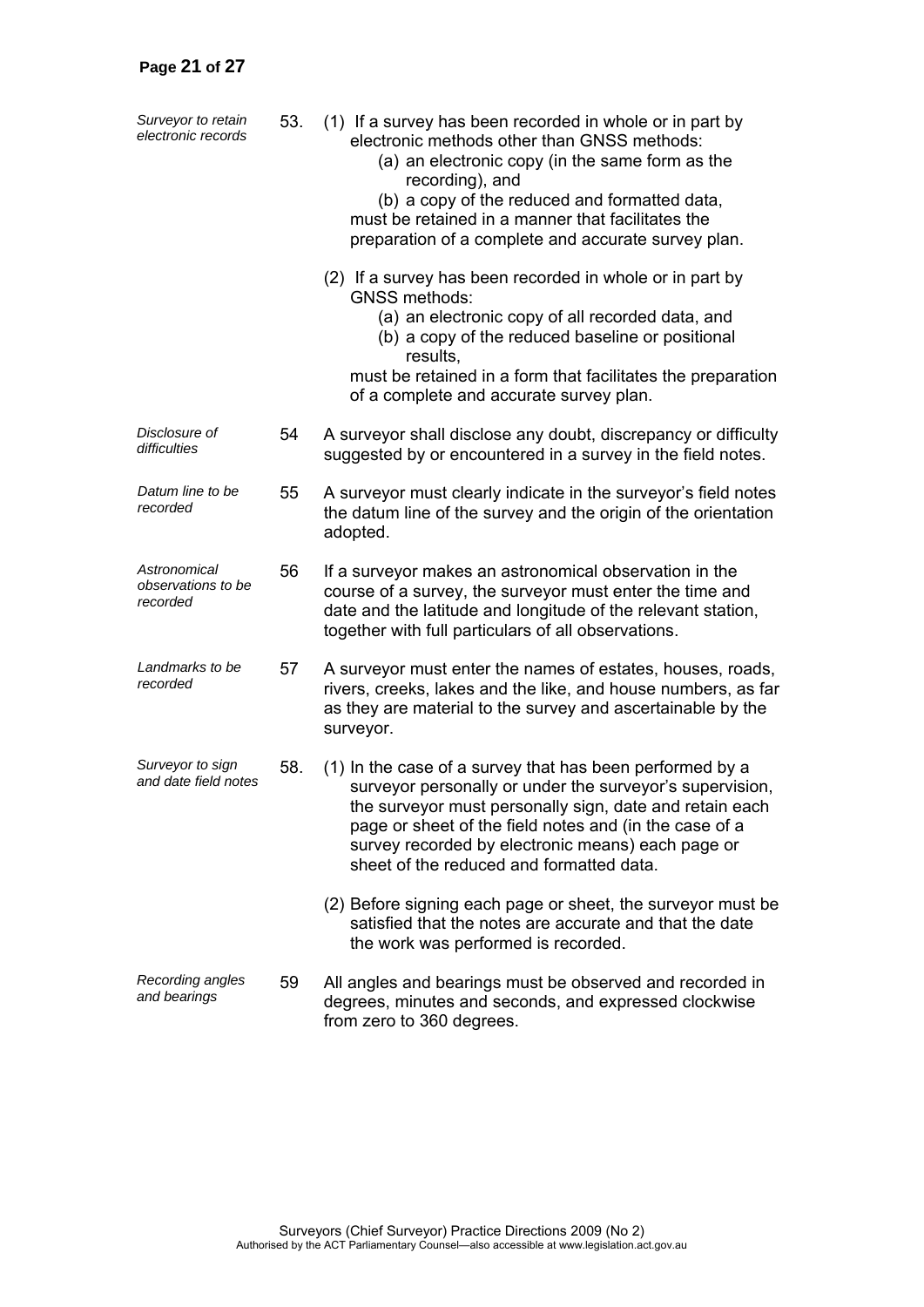# **Division 7 Survey plans**

| Standards for plans                                       | 60. | The "Standards and Specifications for Plans" may be<br>reviewed by the Chief Surveyor, and promulgated as a<br>disallowable instrument.                                                                                                                                                                                                                                                                                                              |  |  |  |  |  |
|-----------------------------------------------------------|-----|------------------------------------------------------------------------------------------------------------------------------------------------------------------------------------------------------------------------------------------------------------------------------------------------------------------------------------------------------------------------------------------------------------------------------------------------------|--|--|--|--|--|
| Datum to be shown                                         | 61. | (1) A surveyor shall show the datum line of the orientation of<br>a survey in the plan by distinguishing letters placed at<br>the terminals thereof and the nature of the marks<br>defining the datum line shall be noted therein.                                                                                                                                                                                                                   |  |  |  |  |  |
|                                                           |     | (2) If astronomical or GNSS observations are used to<br>determine or confirm the orientation of the survey, the<br>results of the observations are to be shown in a table on<br>the survey plan under the headings "Occupied station",<br>"Observed station" and "Astronomical body" or "GNSS",<br>together with the derived bearing between the occupied<br>and observed stations.                                                                  |  |  |  |  |  |
| Description of<br>marks and<br>connections to be<br>shown | 62. | A surveyor shall indicate on the plan:                                                                                                                                                                                                                                                                                                                                                                                                               |  |  |  |  |  |
|                                                           |     | (a) the nature of any corner, angle or line mark placed<br>which is not a peg;                                                                                                                                                                                                                                                                                                                                                                       |  |  |  |  |  |
|                                                           |     | (b) the nature of any reference mark placed together with<br>the relevant essential measurements; and                                                                                                                                                                                                                                                                                                                                                |  |  |  |  |  |
|                                                           |     | (c) the nature of any reference mark or CRM found and<br>connected to, together with the relevant measurements.                                                                                                                                                                                                                                                                                                                                      |  |  |  |  |  |
|                                                           |     | (d) Closed connections between control marks.                                                                                                                                                                                                                                                                                                                                                                                                        |  |  |  |  |  |
| Information to be<br>shown on Plan                        | 63. | A surveyor shall show in a plan of re-survey or of a<br>subdivision:                                                                                                                                                                                                                                                                                                                                                                                 |  |  |  |  |  |
|                                                           |     | (a) (i) the nature of all boundaries at the time of the re-<br>survey or of the subdivision, irrespective of how they<br>are marked or defined; and                                                                                                                                                                                                                                                                                                  |  |  |  |  |  |
|                                                           |     | (ii) if a wall is on a boundary, the boundary shall be<br>described in the plan as 'face of wall' or 'passing<br>through wall', or otherwise, as appropriate: A wall<br>shall not be described as a 'party wall' except in<br>accordance with Section 32 of the City Area Leases<br>Ordinance 1936, as applied and modified by Section<br>5 of the National Lands Ordinance 1989, and/or<br>Sections 27 and 28 of the Common Boundaries Act<br>1981; |  |  |  |  |  |
|                                                           |     |                                                                                                                                                                                                                                                                                                                                                                                                                                                      |  |  |  |  |  |

 (b) the description and width of all walls used in common and the position of the boundary therein;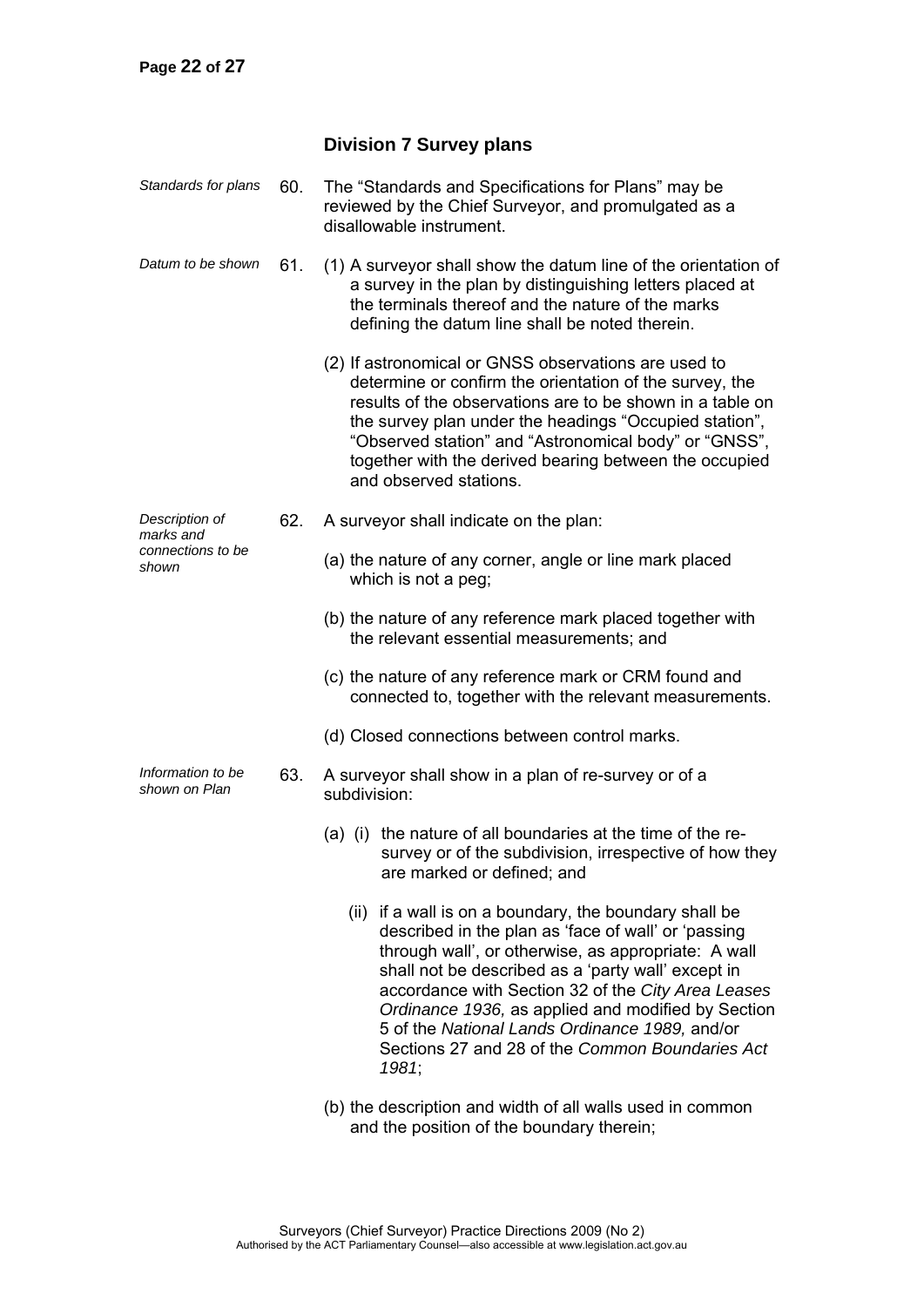|                                              |     | (c) the description (including the age, nature, construction<br>material and relationship to the boundary) of any<br>substantial structure (including any fence):<br>(i) that is within one metre of the boundary of the land<br>surveyed, or<br>(ii) that is otherwise relevant to the boundary definition. |  |  |  |  |  |
|----------------------------------------------|-----|--------------------------------------------------------------------------------------------------------------------------------------------------------------------------------------------------------------------------------------------------------------------------------------------------------------|--|--|--|--|--|
| <b>GNSS</b> derived lines<br>to be indicated | 64  | A survey plan that includes lines derived from GNSS<br>observations must indicate which of those lines have been<br>so derived.                                                                                                                                                                              |  |  |  |  |  |
| Certification                                | 65. | (1) Where a surveyor is required to furnish a plan of a<br>survey for lodgement at the Registrar-General's Office<br>the surveyor shall endorse thereon a certificate in or to<br>the effect of Form 3 in Schedule 1 to these Directions.                                                                    |  |  |  |  |  |
|                                              |     | (2) Such certificate may be incorporated in any certificate<br>required by any law to be endorsed on such plan.                                                                                                                                                                                              |  |  |  |  |  |
|                                              |     | (3) A surveyor shall disclose any doubt, discrepancy or<br>difficulty suggested by or encountered in a survey in the<br>plan thereof or in an annexure thereto or in an<br>accompanying report.                                                                                                              |  |  |  |  |  |
|                                              |     | (4) Unless written approval is obtained from the Chief<br>Surveyor, a certificate referred to in subclause (1) and<br>(2) above must not be issued until all survey marks<br>required to be placed in connection with the survey have<br>been duly placed.                                                   |  |  |  |  |  |
|                                              |     | Division 8 - Stratum Surveys                                                                                                                                                                                                                                                                                 |  |  |  |  |  |
| <b>Requirement for</b><br>stratum surveys    | 66. | Where a plan of survey of a stratum is required the surveyor<br>shall:                                                                                                                                                                                                                                       |  |  |  |  |  |
|                                              |     | (a) mark at ground level the projection of the extremities of<br>the stratum block and relate it to existing boundaries and<br>occupations;                                                                                                                                                                  |  |  |  |  |  |
|                                              |     | (b) define the stratum by dimensions of regular, or<br>description of irregular surfaces;                                                                                                                                                                                                                    |  |  |  |  |  |
|                                              |     | (c) delineate on the plan the extent of any easement and<br>fully describe its purpose and limits;                                                                                                                                                                                                           |  |  |  |  |  |
|                                              |     | (d) show on the plan elevations and sections sufficient to                                                                                                                                                                                                                                                   |  |  |  |  |  |

 (d) show on the plan elevations and sections sufficient to delineate the stratum using reduced levels based on the AHD;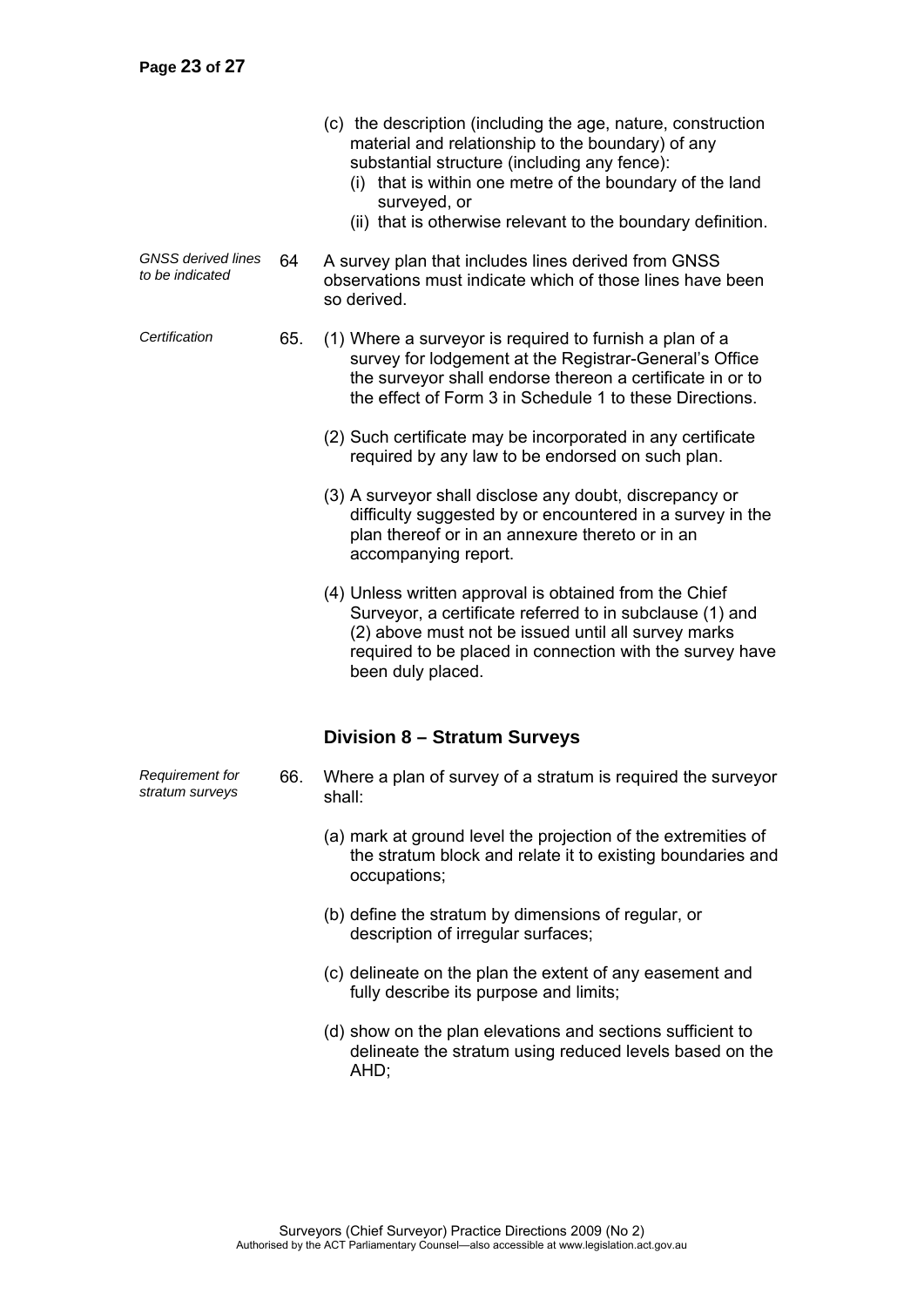- (e) verify AHD reduced levels by closed height difference between two control marks, the AHD reduced levels of which have been obtained from the ACT Government Survey Control Mark Register within 3 months before completion of the survey and are to an accuracy of Class LC or better, as specified in SP1;
- (f) show on the plan the position and reduced level of at least two permanent physical objects adjacent to the stratum; and
- (g) determine all reduced levels to an accuracy of Class LC or better, as specified in SP1.

# **Division 9 – Unit Title**

*Furvey and plan* 67. (1) Where a surveyor is required to carry out a survey for requirements **67.** (1) Where a survey for is required to carry out a survey for the preparation of a Units Plan (within the meaning of the *Unit Titles Act 2001*) it shall be done in accordance with Direction 45.

- (2) Standards, specifications and/or guidelines for the preparation of Units Plans may be reviewed by the Chief Surveyor and approved and promulgated by the Minister.
- *Survey and plan*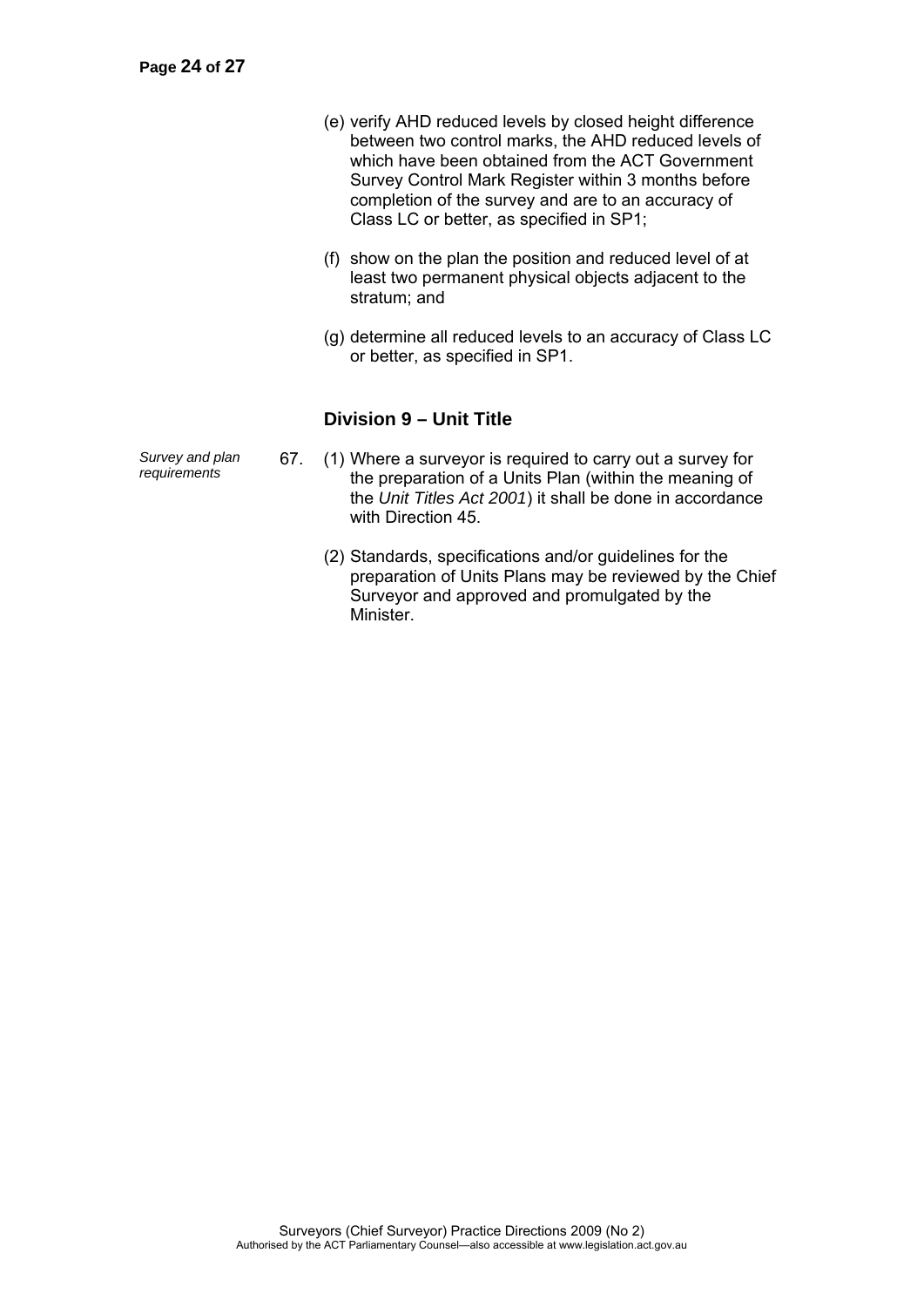SCHEDULE 1

#### **Form 1 Direction 7**  Surveyors Practice Directions *Surveyors Act 2007*

| (here insert reference to land proposed to be entered)                                                                                                                                                                                                  |
|---------------------------------------------------------------------------------------------------------------------------------------------------------------------------------------------------------------------------------------------------------|
| In pursuance of Section 31 of the Surveyors Act 2007 notice is hereby given that I, the<br>undersigned registered Surveyor, intend to enter the above mentioned land on<br>(here insert dates of proposed entry)                                        |
|                                                                                                                                                                                                                                                         |
|                                                                                                                                                                                                                                                         |
| Registered Surveyor                                                                                                                                                                                                                                     |
|                                                                                                                                                                                                                                                         |
| Form 2 Direction 10<br><b>SURVEYORS PRACTICE DIRECTIONS</b>                                                                                                                                                                                             |
| Surveyors Act 2001                                                                                                                                                                                                                                      |
| a surveyor registered under the Surveyors Act 2007 hereby certify that the survey represented<br>in this sketch being a survey which does not require strict accuracy was made in accordance<br>with Direction 45 of the Surveyors Practice Directions. |
|                                                                                                                                                                                                                                                         |
|                                                                                                                                                                                                                                                         |
| Surveyor, Registered under the<br>Surveyors Act 2007                                                                                                                                                                                                    |
| Form 3 Direction 65<br><b>SURVEYORS PRACTICE DIRECTIONS</b>                                                                                                                                                                                             |
| Surveyors Act 2007                                                                                                                                                                                                                                      |
| a surveyor registered under the Surveyors Act 2007 hereby certify that the survey<br>represented on this plan is accurate and has been made in accordance with the Surveyors                                                                            |
|                                                                                                                                                                                                                                                         |
| Surveyor, Registered under the                                                                                                                                                                                                                          |

*Surveyors Act 2007*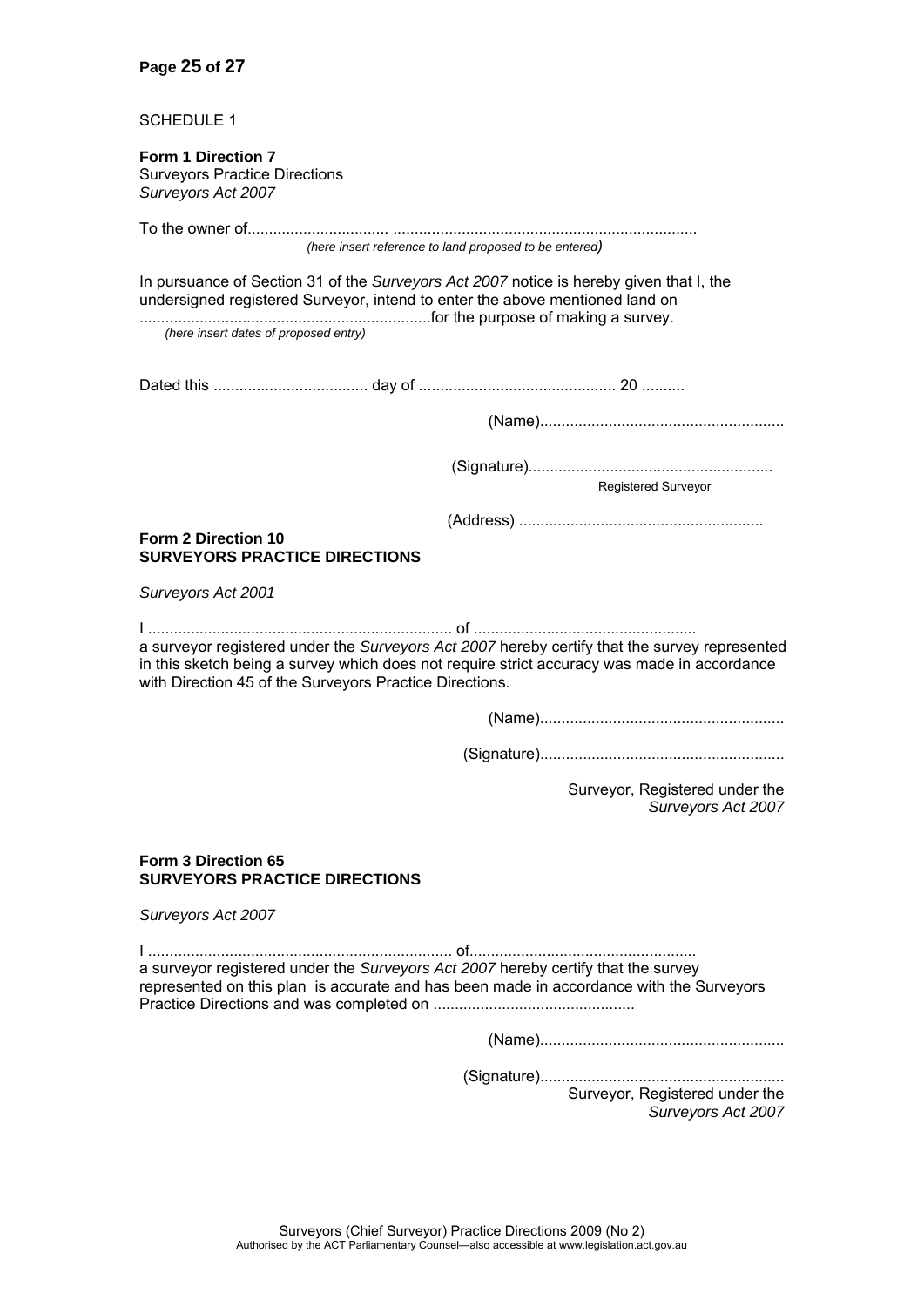#### SCHEDULE 2

# **Cross reference table.**

Previous Chief Surveyor Practice Directions (No. 1) 2008 related to New Chief Surveyor Practice Directions (No. 1) 2009.

| Previous                | <b>New</b>              | Previous | New                     | New                     | Previous                | New | Previous |
|-------------------------|-------------------------|----------|-------------------------|-------------------------|-------------------------|-----|----------|
| 1                       | 1                       | 35       | 34                      | 1                       | $\mathbf 1$             | 35  | 36       |
| $\overline{\mathbf{c}}$ | $\overline{\mathbf{c}}$ | 36       | 35                      | $\overline{\mathbf{c}}$ | $\overline{\mathbf{c}}$ | 36  | new      |
| 3                       | 3                       | 37       | 43                      | 3                       | 3                       | 37  | 16       |
| $\overline{\mathbf{4}}$ | 5                       | 38       | 44                      | 4                       | new                     | 38  | 18       |
| 5                       | 13                      | 39       | 29                      | 5                       | 4                       | 39  | 17       |
| 6                       | 14                      | 40       | 30                      | 6                       | 8                       | 40  | 19       |
| $\overline{7}$          | $\overline{7}$          | 41       | 32                      | $\overline{7}$          | $\overline{7}$          | 41  | 20       |
| 8                       | 6                       | 42       | 31                      | 8                       | 9                       | 42  | 21       |
| 9                       | 8                       | 43       | 18                      | 9                       | 57                      | 43  | 37       |
| 10                      | 17                      | 44       | 11                      | 10                      | 45                      | 44  | 38       |
| 11                      | 15                      | 45       | 10                      | 11                      | 44                      | 45  | 12       |
| 12                      | 45                      | 46       | 12                      | 12                      | 46                      | 46  | new      |
| 13                      | 19                      | 47       | 52                      | 13                      | 5                       | 47  | 27       |
| 14                      | 21                      | 48       | 55                      | 14                      | 6                       | 47  | 29       |
| 15                      | 22                      | 48       | 56                      | 15                      | 11                      | 48  | 28       |
| 16                      | 37                      | 48       | 59                      | 16                      | new                     | 49  | new      |
| 17                      | 39                      | 49       | 53                      | 17                      | 10                      | 50  | 32       |
| 18                      | 38                      | 50       | 54                      | 18                      | 43                      | 51  | 33       |
| 19                      | 40                      | 51       | 58                      | 19                      | 13                      | 52  | 47       |
| 20                      | 41                      | 52       | 60                      | 20                      | 30                      | 53  | 49       |
| 21                      | 42                      | 53       | 61                      | 21                      | 14                      | 54  | 50       |
| 22                      | 23                      | 54       | 62                      | 22                      | 15                      | 55  | 48       |
| 23                      | 25                      | 55       | 63                      | 23                      | 22                      | 56  | 48       |
| 24                      | 26                      | 56       | 65                      | 24                      | 31                      | 57  | new      |
| 25                      | 27                      | 57       | $\boldsymbol{9}$        | 25                      | 23                      | 58  | 51       |
| 26                      | 28                      | 58       | 66                      | 26                      | 24                      | 59  | 48       |
| 27                      | 47                      | 59       | 67                      | 27                      | 25                      | 60  | 52       |
| 28                      | 48                      | new      | $\overline{\mathbf{4}}$ | 28                      | 26                      | 61  | 53       |
| 29                      | 47                      | new      | 16                      | 29                      | 39                      | 62  | 54       |
| 30                      | 20                      | new      | 36                      | 30                      | 40                      | 63  | 55       |
| 31                      | 24                      | new      | 46                      | 31                      | 42                      | 64  | new      |
| 32                      | 50                      | new      | 49                      | 32                      | 41                      | 65  | 56       |
| 33                      | 51                      | new      | 57                      | 33                      | 34                      | 66  | 58       |
| 34                      | 33                      | new      | 64                      | 34                      | 35                      | 67  | 59       |